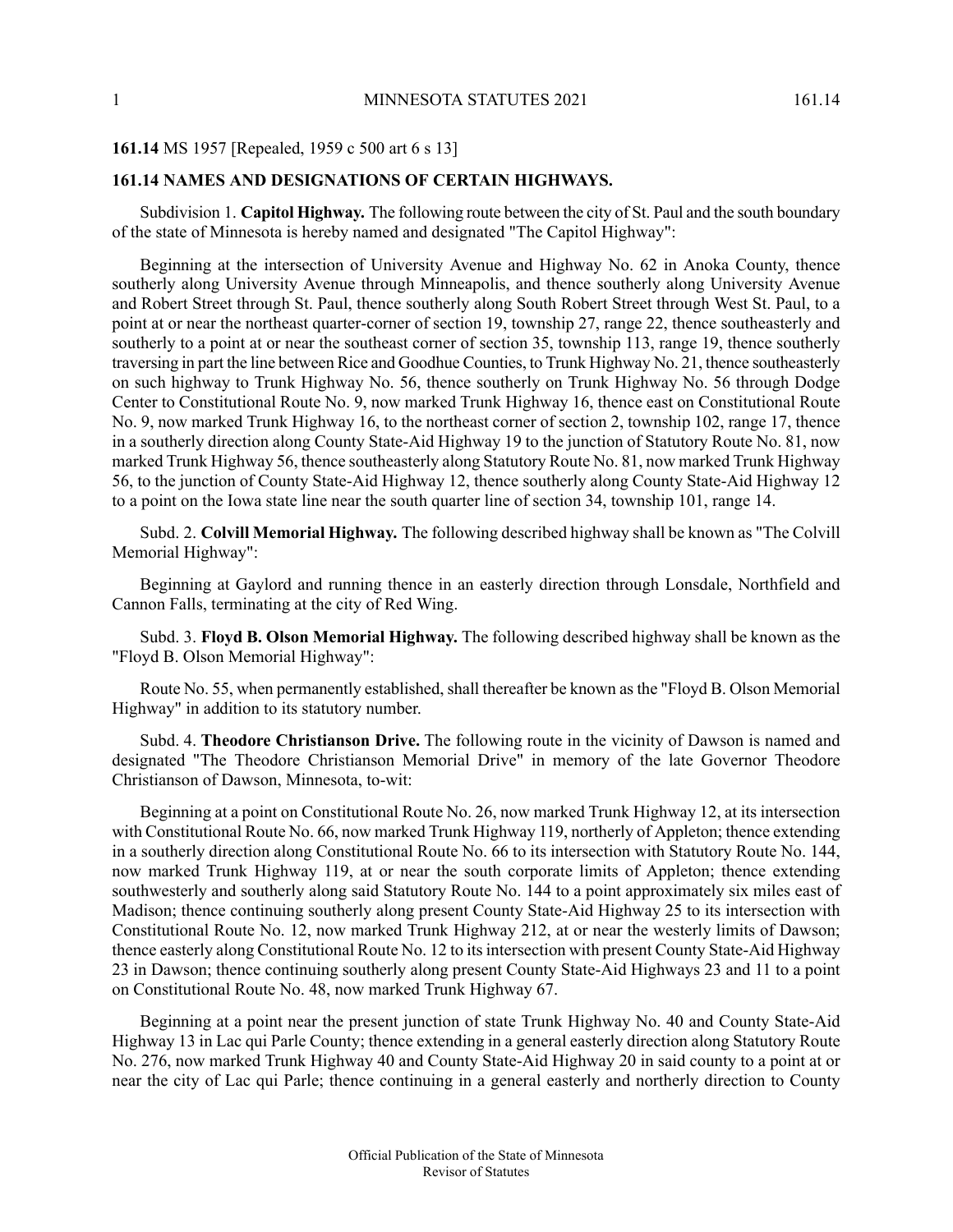161.14 MINNESOTA STATUTES 2021 2

State-Aid Highway 33; thence continuing easterly across the Minnesota River and Dam to its intersection with state Trunk Highway No. 59; thence extending in a general easterly direction along state Trunk Highway No. 59 to the junction of state Trunk Highway No. 7 in the city of Montevideo; thence extending in a general easterly direction on state Trunk Highway No. 7 to a point at or near the city of Minneapolis and there terminating.

Subd. 5. **P. H. McGarry Memorial Drive.** That portion of Constitutional Route No. 19, known as Trunk Highway 371, in Cass County from its south junction of Constitutional Route No. 34 to Walker is hereby named and designated as the "P. H. McGarry Memorial Drive."

Subd. 6. **Veterans' Evergreen Memorial Drive.** (a) That portion of Road No. 185, known as Trunk Highway 23 in St. Louis, Pine, and Carlton Counties, is hereby named and designated "Veterans' Evergreen Memorial Drive" in memory of veterans of St. Louis, Pine, and Carlton Counties.

(b) The commissioner shall install a bronze plaque with an inscription to read, "In grateful memory of all men and women from Carlton, Pine, and St. Louis Counties who served in World War I, World War II, Korea, Vietnam, and all future conflicts."

Subd. 7. **Prohibition of advertisements.** No advertisement or sign shall be displayed within a distance of 300 feet from the center of the traveled part of the Evergreen Memorial Drive, but this provision shall not apply within a municipality nor to any sign erected by public authority for the regulation of traffic nor to any advertisement or sign upon the wall of a building in which the goods advertised are offered for sale or the business advertised is conducted.

Subd. 8. **Commissioner may remove advertisements.** The commissioner shall remove or cause to be removed any advertisement or sign prohibited under this section.

Subd. 9. **Yellowstone Trail.** The highway now marked and known as Trunk Highway 212 from the Wisconsin state line to the South Dakota state line is hereby named and designated as the "Yellowstone Trail," and the commissioner of transportation shall adopt a suitable marking design with which the commissioner shall mark or blaze said highway to carry out the purposes of this subdivision.

Subd. 10. **Sioux Trail.** (a) The following route is named and designated the "Sioux Trail":

Beginning at a point in Mendota at or near the Mendota Bridge over the Mississippi River; thence extending southwesterly along Legislative Route No. 117 to its junction with Legislative Route No. 187; thence extending westerly along Legislative Route No. 187 to its junction with Constitutional Route No. 5 in Shakopee; thence extending southwesterly along Constitutional Route No. 5 to Mankato; thence extending southwesterly along Constitutional Route No. 5 to its junction with Legislative Route No. 83; thence extending northwesterly along Legislative Route No. 83 to its junction with Constitutional Route No. 15; thence extending northerly along Constitutional Route No. 15 across the Minnesota River to its junction with Nicollet County State-Aid Highway 21; thence extending northwesterly along Nicollet County State-Aid Highway 21 to Nicollet County State-Aid Highway 29 near Fort Ridgely State Memorial Park; thence extending northwesterly along Nicollet County State-Aid Highway 29 to Renville County State-Aid Highway 5 at the Renville County line; thence extending northwesterly along Renville County State-Aid Highway 5 to Renville County Highway 51 at or near Franklin; thence extending northwesterly along Renville County Highway 51 to Constitutional Route No. 14 easterly of Morton; thence extending along Constitutional Route No. 14 to its junction with Constitutional Route No. 4 at Morton; thence extending northwesterly along Constitutional Route No. 4 at its junction with Renville County State-Aid Highway 15; thence extending northwesterly along Renville County State-Aid Highway 15 to its junction with Renville County State-Aid Highway 10; thence extending northerly along Renville County State-Aid Highway 10 to its junction with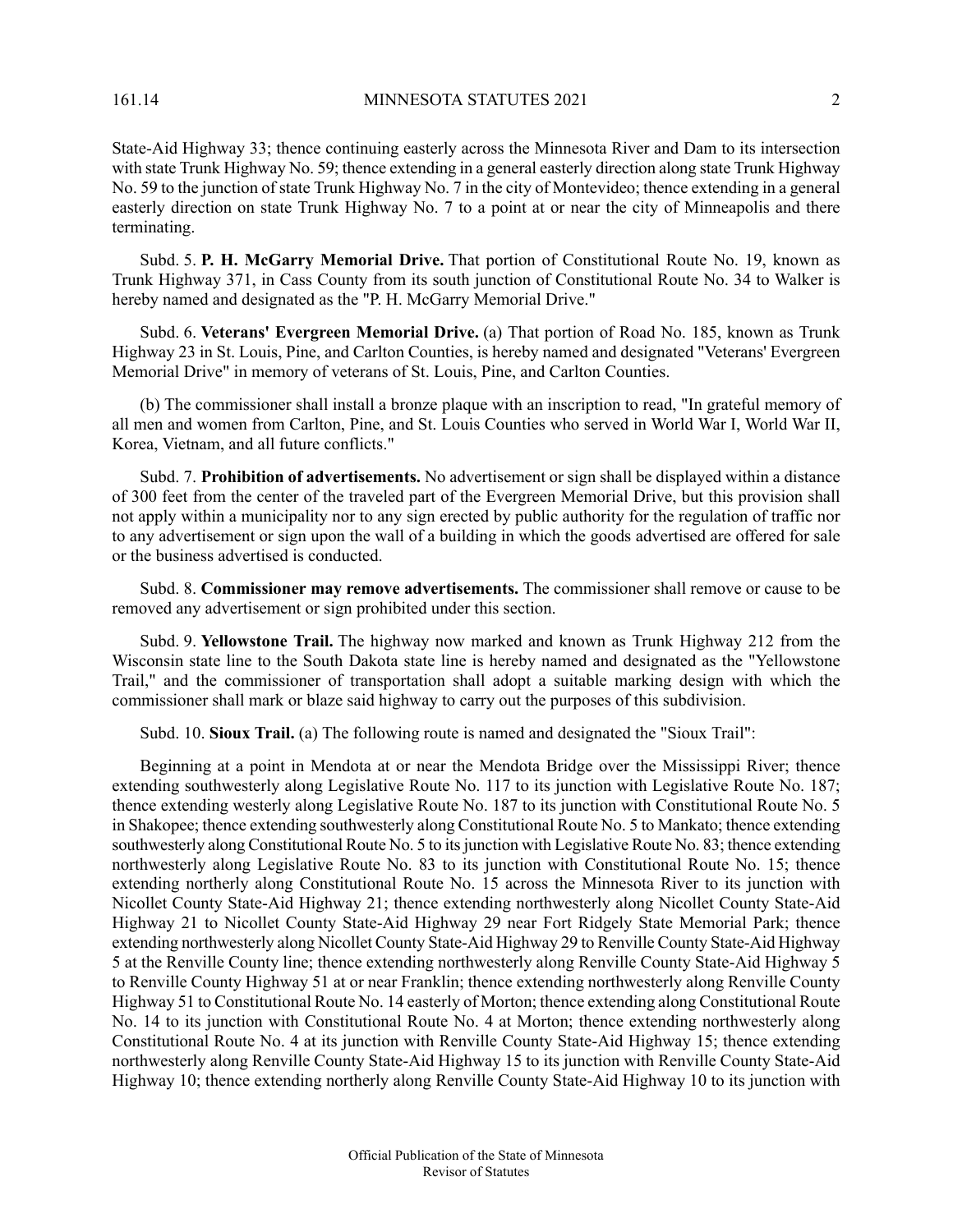3 MINNESOTA STATUTES 2021 161.14

Renville County Highway 52; thence extending along Renville County Highway 52 to Chippewa County Highway 40 at the Chippewa County line; thence extending northwesterly along Chippewa County Highway 40 to its junction with Constitutional Route No. 12 at Granite Falls; thence extending northwesterly along Constitutional Route No. 12 to itsjunction with Constitutional Route No. 66 at Montevideo; thence extending northwesterly along Constitutional Route No. 66 to its junction with Legislative Route No. 147 at or near Appleton; thence extending northwesterly along Legislative Route No. 147 to it junction with Constitutional Route No. 6; thence extending northwesterly along Constitutional Route No. 6 to Ortonville.

(b) The commissioner of transportation shall adopt a suitable marking design with which the commissioner shall mark or blaze the specified portions of the trunk highway routes heretofore described over which the Sioux Trail islocated, and the counties of Nicollet, Renville, and Chippewa shall mark or blaze their respective highways heretofore described with the same marking design adopted by the commissioner of transportation.

Subd. 11. **Arthur V. Rohweder Highway.** That portion of Constitutional Route No. 1, known as Trunk Highway 61, from Lester Park in Duluth to Two Harbors, as the same is relocated and to be constructed on new alignment, is hereby named and designated as the "Arthur V. Rohweder Memorial Highway."

Subd. 12. **Hiawatha Pioneer Trail.** (a) The following route is named and designated the "Hiawatha Pioneer Trail":

Beginning at Trunk Highway No. 61 on the boundary line between the states of Minnesota and Wisconsin; thence northwesterly on Trunk Highway No. 61 to junction with Trunk Highway No. 12 in St. Paul; thence westerly and southwesterly on Trunk Highways No. 12 and No. 5 to Fort Snelling; thence southwesterly on Trunk Highway No. 3 to Faribault; thence westerly on Trunk Highway No. 99 to St. Peter; thence southerly on Trunk Highway No. 22 to Mankato; thence westerly on Trunk Highway No. 68 to Sleepy Eye; thence northerly on Trunk Highway No. 4 to Fairfax; thence westerly on Trunk Highway No. 19 to junction with Trunk Highway No. 67; thence northerly on Trunk Highway No. 67 to Granite Falls; thence southwesterly on Trunk Highway No. 23 to junction with Trunk Highway No. 14; thence westerly on Trunk Highway No. 14 to Lake Benton; thence southerly on Trunk Highway No. 75 to Pipestone; thence easterly on Trunk Highway No. 30 to Slayton; thence southerly on Trunk Highway No. 59 to Worthington; thence easterly on Trunk Highway No. 16 to Jackson; thence southerly on Trunk Highway No. 71 to the boundary line between the states of Minnesota and Iowa.

(b) The route of the "Hiawatha Pioneer Trail" designated in paragraph (a) of this subdivision is the main route of the trail. The following routes are named and designated as the alternate southern route and the alternate northern route of the "Hiawatha Pioneer Trail."

(c) The alternate southern route is described as follows:

Commencing at the junction of Trunk Highway No. 61, on the main route, and Trunk Highway No. 14, north and west of Winona, thence westerly on Trunk Highway No. 14 to Owatonna; thence northerly on Trunk Highway No. 3 to Faribault, and connecting to the main route.

(d) The alternate northern route is described as follows:

Commencing at the junction of Trunk Highway No. 12, on the main route, and Trunk Highway No. 10 in the city of St. Paul; thence northerly on Trunk Highway No. 10 to Little Falls, to junction Trunk Highway No. 371; thence northerly on Trunk Highway No. 371 to Brainerd and junction with Trunk Highway No. 18; thence easterly on Trunk Highway No. 18 to Garrison and junction with Trunk Highway No. 169; thence southerly on Trunk Highway No. 169 to junction with Trunk Highway No. 65; thence northerly on Trunk Highway No. 65 to Jacobsen, and junction with Trunk Highway No. 34; thence easterly on Trunk Highway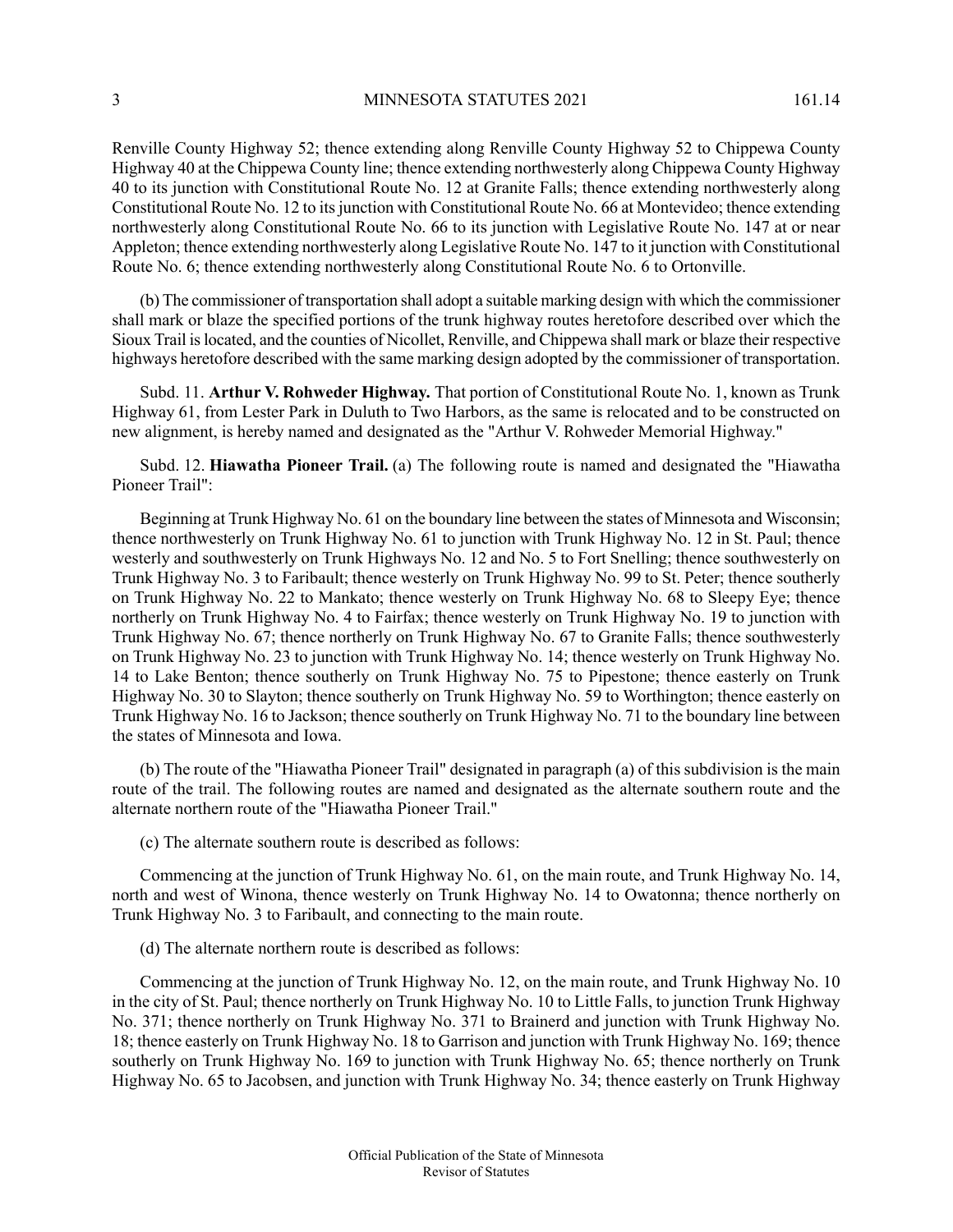No. 34 to junction with Trunk Highway No. 2; thence easterly and southerly on Trunk Highway No. 2 to Duluth and junction with Trunk Highway No. 23; thence southerly and westerly on Trunk Highway No. 23 to Sandstone and junction of Trunk Highway No. 61, thence southerly on Trunk Highway No. 61 to North Branch and junction with Trunk Highway No. 95; thence easterly and southerly on Trunk Highway No. 95 to Stillwater and junction with Trunk Highway No. 212; thence southerly and westerly to Trunk Highway No. 12 on the main route in the city of St. Paul.

(e) The commissioner of transportation shall adopt a suitable marking design with which the commissioner shall mark or blaze the highways heretofore described over which the "Hiawatha Pioneer Trail" is located.

Subd. 12a. **Hiawatha Pioneer Trail; alternate route.** The following route is designated as an alternate route of the "Hiawatha Pioneer Trail":

Commencing at the junction of Trunk Highway No. 61, on the main route, and Trunk Highway No. 58, at Red Wing, thence southwesterly on Trunk Highway No. 58, to its junction with Trunk Highway No. 52, at Zumbrota. The commissioner shall mark the route as provided in subdivision 12.

Subd. 13. **Blue Star Memorial Highway.** Trunk Highway Routes Numbered 390, 392, 394, and 395, as described in section 161.12, are hereby named and designated as the "Blue Star Memorial Highway."

Subject to the approval of the commissioner of transportation, the Blue Star Memorial marker may be placed in roadside rest areas, waysides, or parking areas within the right-of-way of the routes described in the first paragraph of this subdivision.

Subd. 14. **John A. Johnson Memorial Highway.** That portion of Trunk Highway marked 5 commencing in the city of St. Paul, to Interstate Highway marked 494, and that portion of Trunk Highway marked 169 from the intersection of Interstate Highway marked 494 to the city of St. Peter is hereby named and designated as the "John A. Johnson Memorial Highway."

Subd. 15. **Glacial Ridge Trail.** (a) The following route is named and designated the "Glacial Ridge Trail":

Beginning at the junction of Trunk Highway No. 71, at its intersection with Trunk Highway No. 12, in Willmar; thence extending north and northeasterly along Trunk Highway No. 71 to its intersection with Kandiyohi County Highway 90; thence extending east along said Highway 90 to itsjunction with Kandiyohi County State-Aid Highway (SAH) 9; thence extending north and northeasterly along said Highway 9 to its junction with Kandiyohi SAH 26; thence extending east along said Highway 26 to itsjunction with Kandiyohi SAH 8; thence extending north along said Highway 8 to its junction with Kandiyohi SAH 10, south of Green Lake; thence northerly along said Highway 10 to its junction with Kandiyohi SAH 30 in Spicer; thence extending northerly and easterly along said Highway 30 to its junction with Kandiyohi County SAH 2; thence extending northerly on said Highway 2 to a highway easterly of Long Lake and on the north side of Irving Township; thence westerly and southerly on the township road through Sections 4 and 5 of Irving Township to Kandiyohi County Highway 103 to its junction with a township road running south through Sections 6, 7, and 18 of Irving Township to its junction with Kandiyohi SAH 40; thence west on said Highway 40, across Trunk Highway No. 23 to the junction of SAH 40 and SAH 9 in the city of New London; thence via city streets to Trunk Highway No. 9 in New London; thence extending westerly on said Highway No. 9, to its junction with Trunk Highway No. 71; thence southerly on said Highway No. 71 to Kandiyohi County SAH 48; thence westerly through Sibley State Park and northerly, across Trunk Highway No. 9, to Colfax Township road running westerly through Sections 27, 22, 21, 20, and 19, of said township, and Section 24 of Norway Lake Township to Kandiyohi County Road 1, thence north to the township road on the south side of Sections 13 and 14 of Norway Lake Township to Kandiyohi County Road 115 to its junction with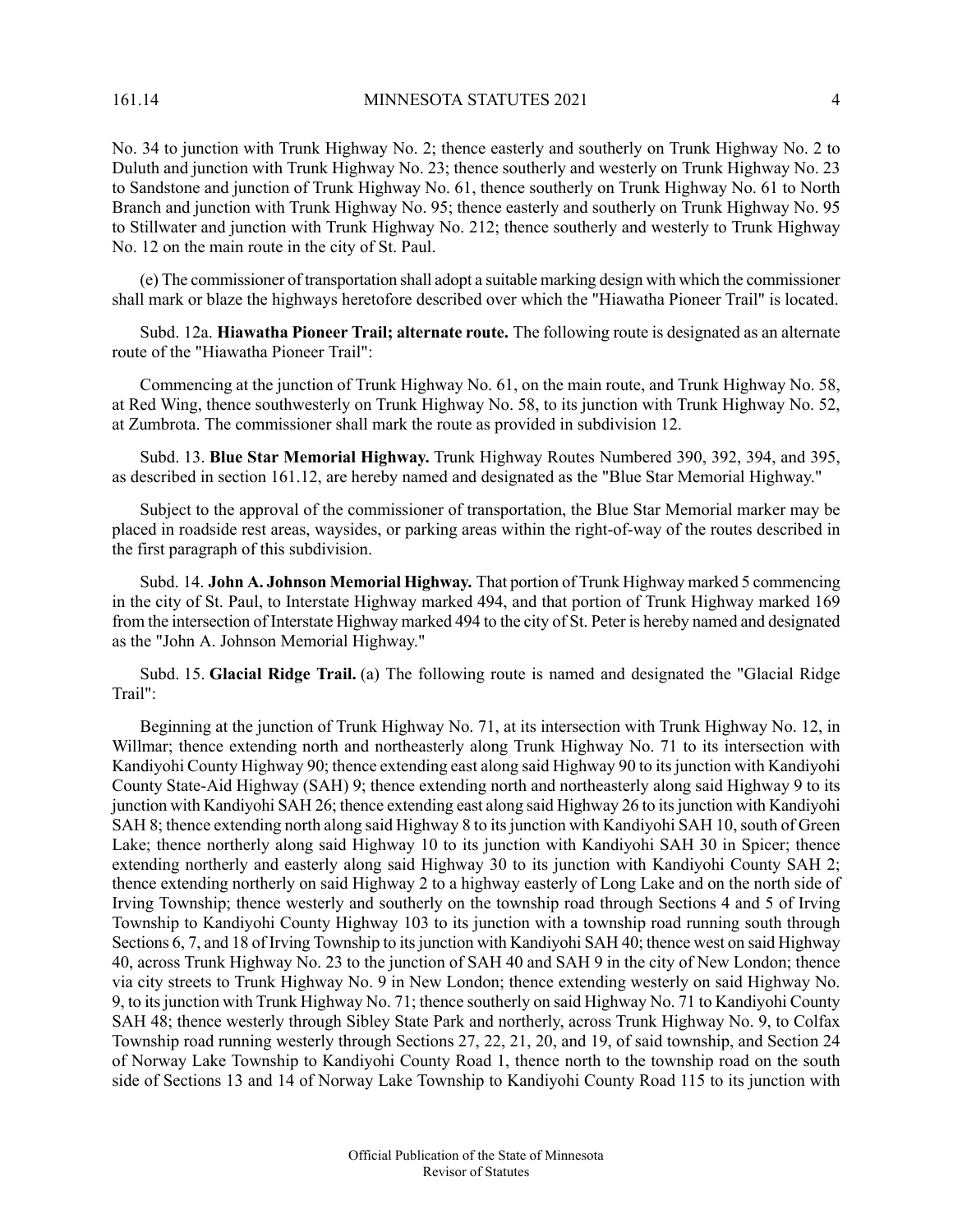Kandiyohi County SAH 36 and west on said Highway 36 to a Norway Lake Township Road running northerly through Section No. 5 to the Pope County line and there joining a township road in Section 32 of Lake Johanna Township; thence northerly and westerly through Sections 32 and 31 to Trunk Highway No. 104; thence northerly on said Highway No. 104 to a township road; running westerly through Sections 24 and 23 of Gilchrist Township to Pope County Highway 84; thence westerly on said Highway 84 to the west side of Section No. 15; thence northerly and westerly on a township road through Sections 16 and 17 to Pope County SAH 8; thence north on said Highway 8, in Section No. 8, to a township road; thence in a general northwesterly direction on township roads to Trunk Highway No. 104.

And beginning in the Community of Terrace, in Section No. 33 of Chippewa Falls Township, Pope County, Minnesota; thence northwesterly on Pope County SAH 21 to a township road; thence westerly on said township road to Trunk Highway No. 104; thence along said Highway No. 104 in a westerly and northerly direction to Pope County SAH 18; thence westerly on said Highway 18 to Pope County SAH 17; thence northerly on said Highway 17 to its junction with Trunk Highway No. 104; thence northerly to Trunk Highway No. 28 in Glenwood; thence easterly on said Highway No. 28 to its junction with Pope County SAH 25; thence northerly and easterly to the city of Villard; thence to Trunk Highway No. 28 and easterly to its junction with Trunk Highway No. 71; thence northerly on said Highway No. 71 to the city of Sauk Centre.

And beginning in the city of Villard on Pope County SAH 28; thence westerly on said SAH 28 to its junction with Trunk Highway No. 29.

And beginning at the south limits of the city of Alexandria on Trunk Highway No. 29; thence southerly to its junction with Trunk Highway No. 55; thence southeasterly to 14th Avenue Northeast and the adjacent Mount Lookout Rest Area in the city of Glenwood; thence westerly on said 14th Avenue NE to its junction with Trunk Highway No. 29; thence southerly on said Highway No. 29 to its junction with Trunk Highway No. 104 in the city of Glenwood.

And beginning in the city of Glenwood at the junction of Trunk Highway No. 104 and Lakeshore Drive; thence westerly on Lakeshore Drive into the city of Long Beach to Golf Course Road; thence on Golf Course Road to Trunk Highway No. 29; thence on said Highway No. 29 to Pope County SAH 24; thence westerly on said SAH 24 to the Pelican Lake Road; thence southerly on said road to Trunk Highway No. 29; thence southerly and westerly on said Highway No. 29 through the city of Starbuck to Pope County SAH 41; thence southerly on said SAH 41 to Glacial Lakes State Park.

And beginning on Pope County SAH 41 at its junction with Pope County Highway 74; thence easterly on said County Highway 74 to its junction with Pope County SAH 13; thence southerly on said SAH 13 to its junction with a township road on the north side of Section 5 of Rolling Forks Township; thence easterly on said township road through Sections 5, 4, and 3 of Rolling Forks Township; said road continuing as the township road through Sections 34, 35, and 36 of Barsness Township to its junction with Pope County SAH 19.

And beginning at the junction of Trunk Highway No. 104 and Pope County SAH 19; thence southerly on said SAH 19 to the Swift County line where it becomes Swift County SAH 25; thence on said SAH 25 to the Swift Falls Community Park.

And beginning at the junction of Swift County SAH 25 and Swift County Highway 87; thence southerly and easterly on said Highway 87 to its junction with a township road in Section 12 of Camp Lake Township; thence easterly and northerly on township roads through Sections 12 and 1 of Camp Lake Township to a junction with a township road in Section No. 6 of Kerkhoven Township; thence easterly and southerly on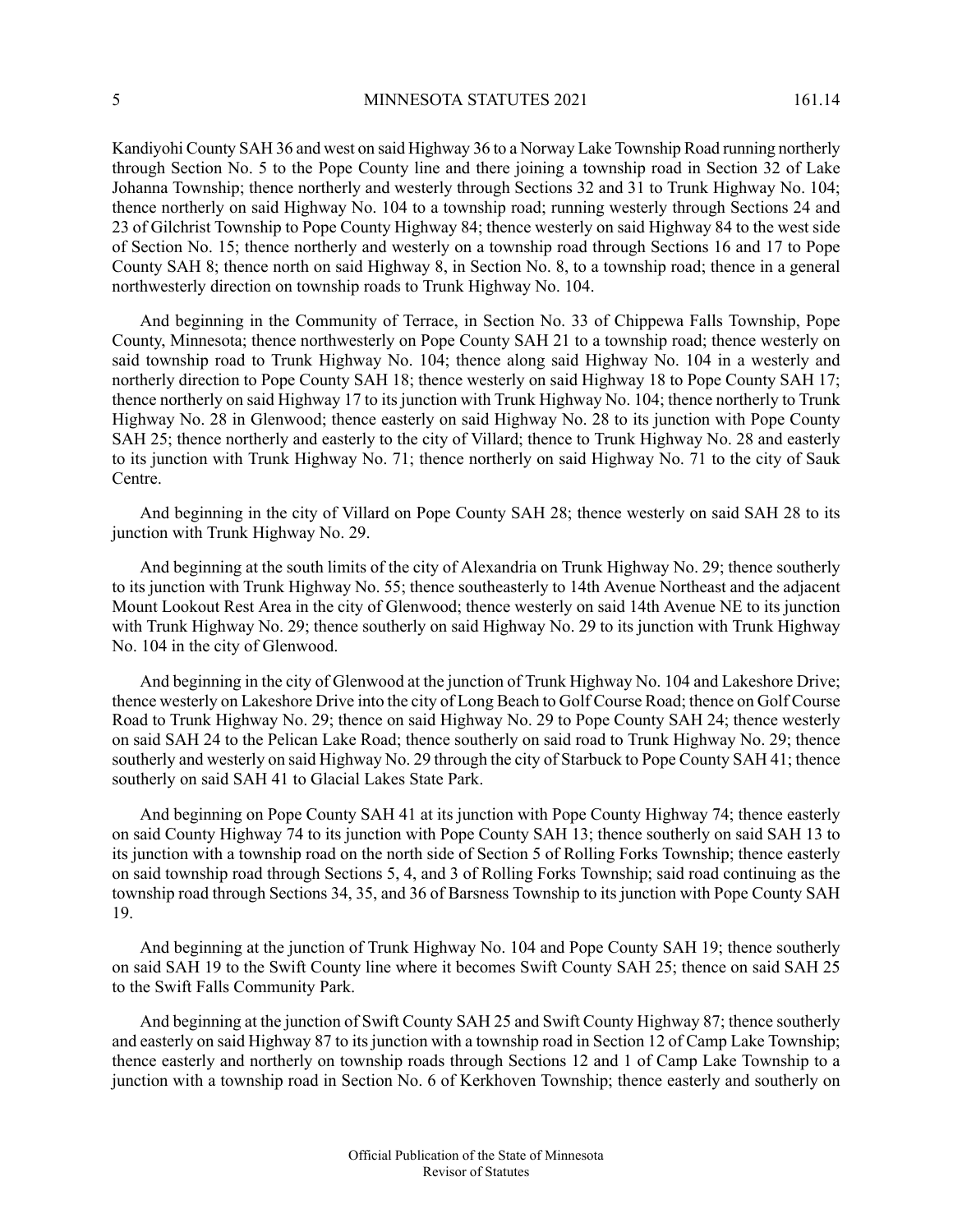township roads through Sections No. 6, 5, 4, 3, 2, and 11 to its junction with Swift SAH 28; thence easterly on said SAH 28 to itsjunction with Swift County Highway 95; thence southerly on said Highway 95 through Monson Lake Memorial Park to its junction with Swift County SAH 18; thence easterly on said SAH 18 to the Kandiyohi county line where it becomes Kandiyohi County SAH 40; thence on said SAH 40 to Trunk Highway No. 104.

And beginning at the junction of Kandiyohi County SAH 36 and a township road in Section No. 8 of Norway Lake Township; thence southerly on said SAH 36 to its junction with Trunk Highway No. 9; thence on said Highway No. 9 to its junction with Trunk Highway No. 104; thence south on said Highway No. 104, through the city of Sunburg to the junction of said Highway No. 104 and Kandiyohi County SAH 40; thence easterly on said SAH 40 to its junction with Kandiyohi SAH 5.

And beginning at the junction of Kandiyohi County SAH 48 and SAH 38; thence southerly on said SAH 38 to Kandiyohi County SAH 40; thence westerly on said SAH 40 to its junction with Kandiyohi SAH 5; thence southerly on said SAH 5 to its junction with a township road in Section No. 9 of Dovre Township; thence easterly on said township road through Sections No. 9, 10, and 11 to its intersection with Kandiyohi County SAH 27; thence easterly on said SAH 27 to its junction with a township road in Section No. 13 of Dovre Township; thence on said township road through Sections No. 13, 14, 23, 25, and 36 of Dovre Township to its junction with Trunk Highway No. 71.

(b) The respective road authorities of the highways over which the route described in this subdivision is located shall place and maintain the "Glacial Ridge Trail" emblem, an arrowhead design with red, black, and white colors, on the highways under their jurisdiction to adequately mark the highways as "Glacial Ridge Trail."

(c) The state Transportation Department shall make sufficient additional markers to enable the counties to mark those portions of the trail not maintained by the state.

Subd. 16. **Eisenhower Bridge of Valor.** The bridge over the Mississippi River at the city of Red Wing, being part of Legislative Route No. 161, is designated as the "Eisenhower Bridge of Valor." Subject to section 161.139, the commissioner must adopt a suitable design to mark this bridge and erect appropriate signs.

Subd. 17. **Hiawatha-Appleblossom Scenic Drive.** (a) The following described route is named and designated the "Hiawatha-Appleblossom Scenic Drive."

Beginning at a point in LaCrescent on Houston County State-Aid Highway 29; thence extending northerly along Houston County State-Aid Highway 29 to the Winona County line; thence extending northerly and westerly along Winona County State-Aid Highway 1 to its junction with Winona County State-Aid Highway 12; thence easterly along Winona County State-Aid Highway 12 to its intersection with Trunk Highway marked 61 in Dakota and there terminating. Also from the junction of Winona County State-Aid Highway 1 and Winona County State-Aid Highway 12; thence westerly and northerly along Winona County State-Aid Highway 12 to its intersection with Winona County State-Aid Highway 3; thence easterly and northerly along Winona County State-Aid Highway 3 to its intersection with Trunk Highway marked 61 and there terminating.

(b) The respective road authorities having jurisdiction of the highways over which the route described in paragraph (a) is located shall adopt and place suitable marking signs on their respective highways to adequately mark the route as "Hiawatha-Appleblossom Scenic Drive."

Subd. 18. **Voyageur Highway.** The following route is named and designated the "Voyageur Highway":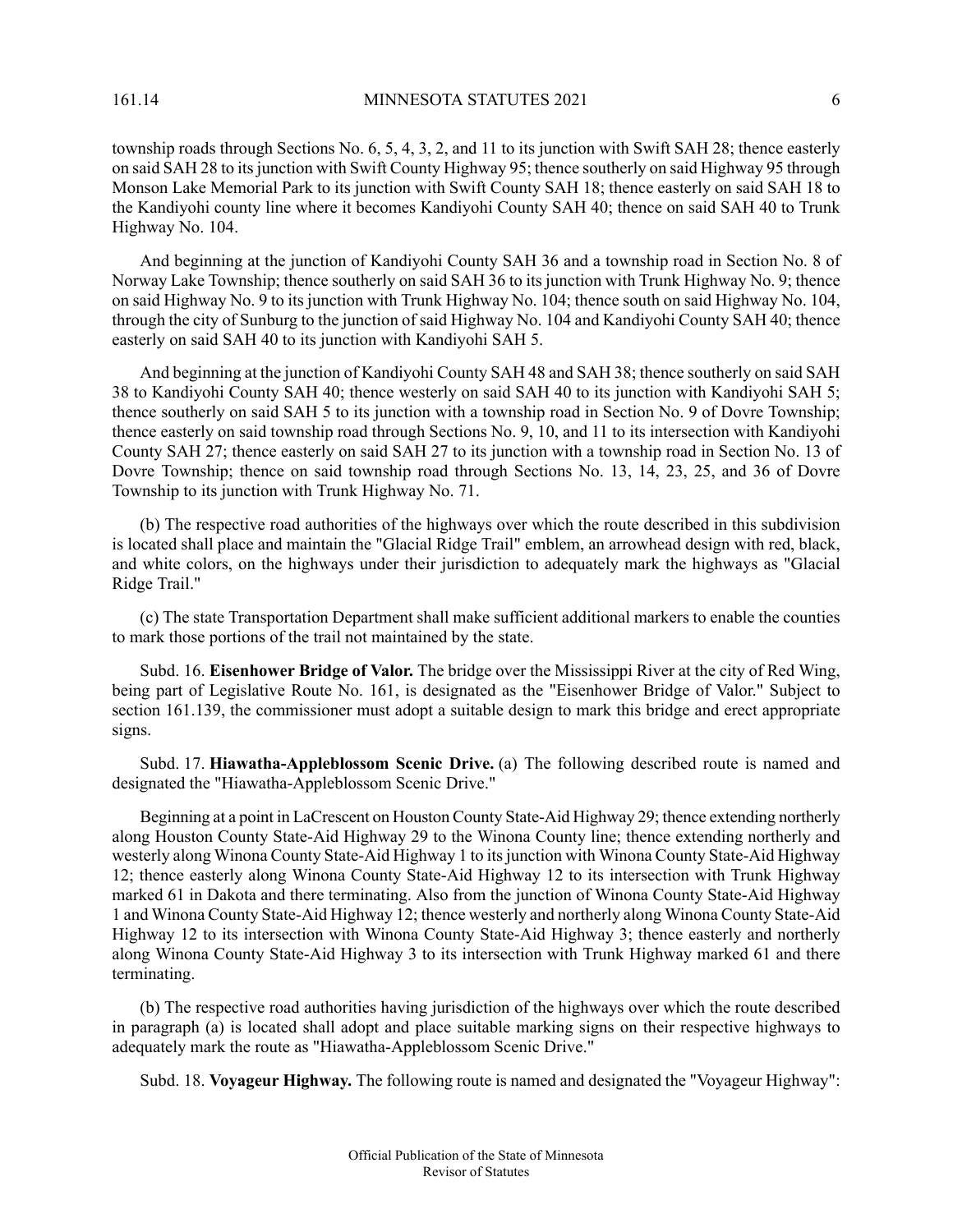(a) Beginning at a point on Trunk Highway No. 26 on the boundary line between the states of Minnesota and Iowa; thence northerly along Trunk Highway No. 26 to its junction with Trunk Highway No. 61; thence northwesterly along Trunk Highway No. 61 to its junction with Trunk Highway No. 10 in the city of St. Paul; thence extending in a general northwesterly direction along Trunk Highway No. 10 to its junction with Trunk Highway No. 371 at Little Falls; thence extending in a general northerly direction along Trunk Highway No. 371 to its junction with Trunk Highway No. 210 at Brainerd; thence northeasterly along Trunk Highway No. 210 to its junction with Trunk Highway No. 169 at Aitkin; thence in a general northerly direction along Trunk Highway No. 169 to its junction with Trunk Highway No. 2 at Grand Rapids, except that portion that is designated as the Jim Oberstar Causeway; thence northwesterly along Trunk Highway No. 2 to its junction with Trunk Highway No. 71 at Bemidji; thence northeasterly along Trunk Highway No. 71 to its junction with Trunk Highway No. 11 at Pelland; thence northeasterly along Trunk Highway No. 11 to its junction with Trunk Highway No. 53 at International Falls. Beginning at a point on Trunk Highway No. 61 at its junction with Interstate Highway 35 and thence northeasterly along Trunk Highway No. 61 to the boundary line between the state of Minnesota and the province of Ontario, Canada.

(b) The route of the Voyageur Highway designated and described in clause (a) is supplemented by legs or alternative routes described as follows:

Beginning at a point on Trunk Highway No. 1 at its junction with Trunk Highway No. 61 northerly of Silver Bay; thence northwesterly along Trunk Highway No. 1 to Ely; thence southwesterly along Trunk Highway No. 1 to its junction with Trunk Highway No. 169; thence southerly and westerly along Trunk Highway No. 169 to its junction with Trunk Highway No. 53, and there terminating.

Beginning at a point on Trunk Highway No. 11 at itsjunction with Trunk Highway No. 53 at International Falls; thence easterly along Trunk Highway No. 11 to its easterly terminus near Island View.

Beginning at a point on Trunk Highway No. 33 at its junction with Interstate Highway marked I-35 southerly of Cloquet, thence northerly along Trunk Highway No. 33 to its junction with Trunk Highway No. 53.

(c) The commissioner of transportation shall:

(1) adopt a suitable marking design of signs or informational plaques;

(2) effect the installation of such signs or plaques in public waysides or other public areas as approved and designated by the commissioner.

Subd. 19. **Viking Trail.** The following route is named and designated the "Viking Trail":

(a) Beginning on Clay County State-Aid Highway (SAH) 36 on the boundary line between the states of Minnesota and North Dakota; thence easterly on said SAH 36 to Clay County Highway 100; thence southerly through the city of Georgetown to U.S. Trunk Highway 75; thence southerly on said Trunk Highway to its intersection with U.S. Trunk Highway 10; thence easterly on said Trunk Highway 10 to its junction with Becker County SAH 5; thence southerly on said SAH 5 to Becker County SAH 6; thence easterly on said SAH 6 to Becker County SAH 11; thence southerly on said SAH 11 to Becker County SAH 5; thence southerly on said SAH 5 to the Otter Tail County line where the highway becomes Otter Tail County SAH 9; thence southerly on said SAH 9 to Otter Tail County SAH 20; thence easterly on said SAH 20 to Otter Tail County SAH 31; thence southerly on said SAH 31, across U.S. Trunk Highway 59, to the junction of said SAH 31 and Otter Tail County SAH 4; thence westerly on said SAH 4 to its junction with U.S. Trunk Highway 59; thence southerly on said Trunk Highway 59 through the cities of Pelican Rapids, Erhard, and Elizabeth to its junction with Minnesota Trunk Highway No. 52; thence west on said Trunk Highway No.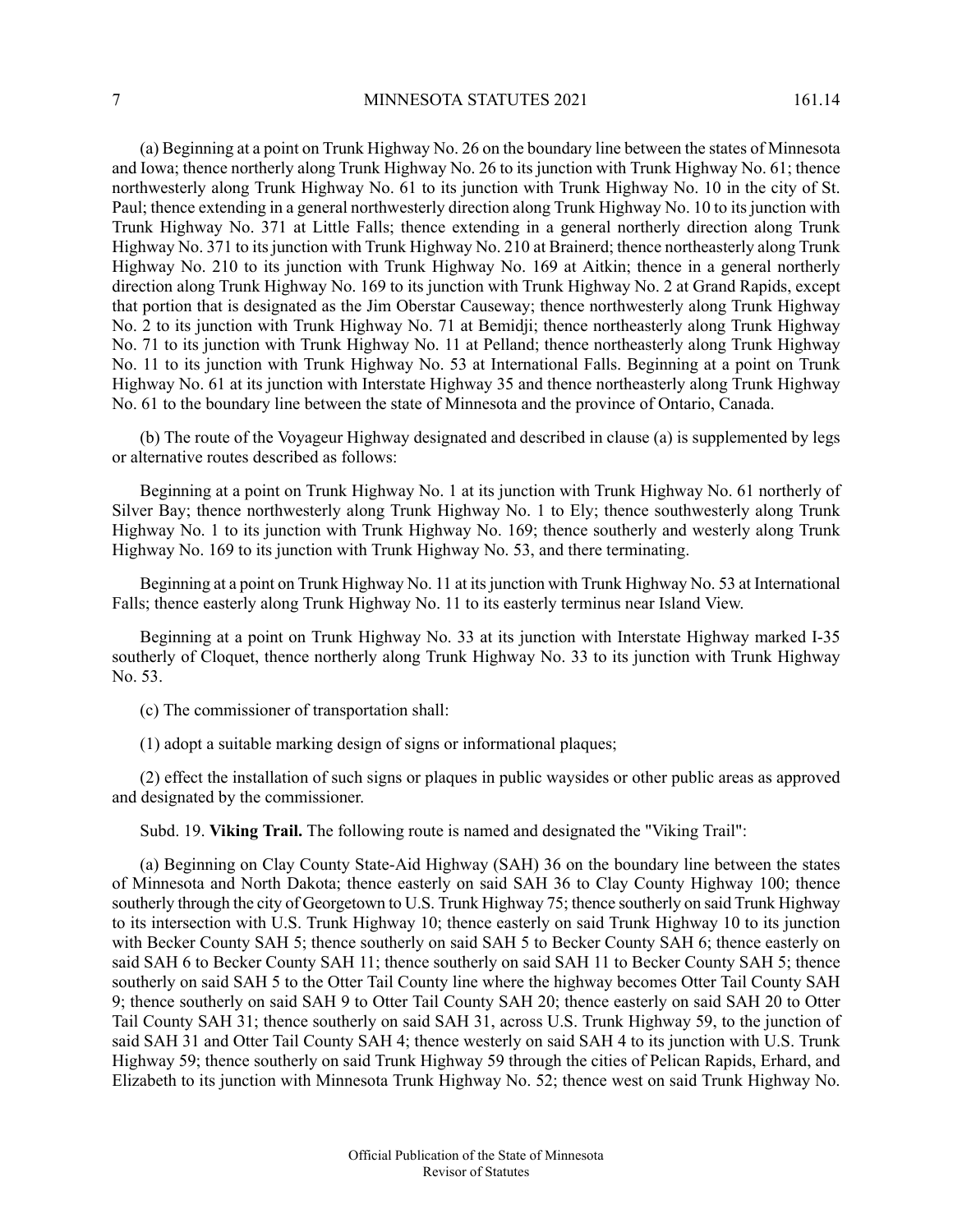52 to its junction with Otter Tail County Highway 116; thence southerly on said County Highway 116 to its junction with Minnesota Trunk Highway No. 210; thence easterly on said Trunk Highway No. 210 through the cities of Fergus Falls and Underwood to its junction with Minnesota Trunk Highway No. 78; thence northerly on said Trunk Highway No. 78 to its junction with Otter Tail County SAH 83 in the city of Battle Lake; thence westerly on said SAH 83 to its junction with Otter Tail County Highway 122; thence westerly on said County Highway 122 to itsjunction with Otter Tail County SAH 35 in the city of Underwood; thence southerly, across Minnesota Trunk Highway No. 210, through the city of Dalton and across Interstate Highway 94 to the junction of said SAH 35 with U.S. Trunk Highway 59; thence southerly on said Trunk Highway 59 into Grant County to itsjunction with Grant County Highway 50; thence easterly on said County Highway 50 to its junction with Grant County SAH 4; thence easterly on said SAH 4 to its junction with Grant County SAH 21; thence southerly on said SAH 21 to its junction with Minnesota Trunk Highway No. 79.

Beginning in the city of Elbow Lake on Minnesota Trunk Highway No. 79; thence easterly on said Trunk Highway No. 79 to its junction with Grant County SAH 21; thence southerly on said SAH 21 to Grant County Highway 36; thence easterly on said County Highway 36 to its junction with Grant County SAH 10; thence southerly on said SAH 10 to its junction with Grant County SAH 2.

Beginning in the city of Barrett on Grant County SAH 2; thence easterly on said SAH 2 to its junction with Grant County SAH 5; thence southerly on said SAH 5 through the city of Hoffman to Minnesota Trunk Highway No. 55; thence southeasterly on said Trunk Highway No. 55 to its junction with Douglas County SAH 1 in the city of Kensington; thence northerly on said SAH 1 to the Solem Township road on the south side of Section 15 of Solem township (T. 127 N., R. 40 W.); thence easterly and northeasterly on Solem Township roads through Sections 15, 14, and 11 to their junction with Minnesota Trunk Highway No. 27; thence easterly on said Trunk Highway No. 27 to its junction with Minnesota Trunk Highway No. 114; thence northerly on said Trunk Highway No. 114, under Interstate Highway 94, to the junction of said Trunk Highway No. 114 with Douglas County SAH 8; thence easterly on said SAH 8 to its junction with Douglas County SAH 82; thence southerly and easterly on said SAH 82 to itsjunction with Minnesota Trunk Highway No. 29 in the city of Alexandria; thence northerly on said Trunk Highway No. 29 to itsjunction with Douglas County SAH 42 in the city of Alexandria; thence northerly on said SAH 42 to its junction with Minnesota Trunk Highway No. 29; thence easterly across said Trunk Highway No. 29 to Douglas County SAH 13 and continuing easterly on said SAH 13 through the city of Carlos to the junction of said SAH 13 with Douglas County SAH 3 in the community known as Belle River; thence easterly on said SAH 3 to the Belle River Township Road in Section 14 of Belle River Township (T. 129 N., R. 36 W.); thence easterly on said township Road through Sections 14 and 13 of Belle River Township to the Douglas-Todd County Line, where it becomes a Leslie Township Road in Section No. 18 of Leslie Township (T. 129 N. R. 35 W.); thence easterly on said Leslie Township Road through Sections No. 18 and 17 to the Todd County SAH 1; thence southerly on said SAH 1 to its junction with Todd County SAH 36; thence easterly on said SAH 36 to its junction with Leslie Township Road in Section No. 22 of said Leslie Township; thence southerly on said Township Road through Sections No. 22, 27, and 28 of said Leslie Township to Todd County SAH 10; thence easterly on said SAH 10 to its junction with Todd County SAH 37; thence southerly on said SAH 37 to its junction with Minnesota Trunk Highway No. 27; thence southerly on said Trunk Highway No. 27 to the city of Osakis.

Beginning at the junction of Minnesota Trunk Highway No. 27 and Todd County SAH 4; thence easterly on said SAH 4 to its junction with Todd County SAH 11; thence southerly on said SAH 11 to its junction with Todd County Highway 96; thence easterly on said County Highway 96 to itsjunction with Todd County SAH 50 at the community of Little Sauk; thence southerly on said SAH 50 to its junction with U.S. Trunk Highway 71; thence southerly on said Trunk Highway 71 to its junction with Todd County SAH 2; thence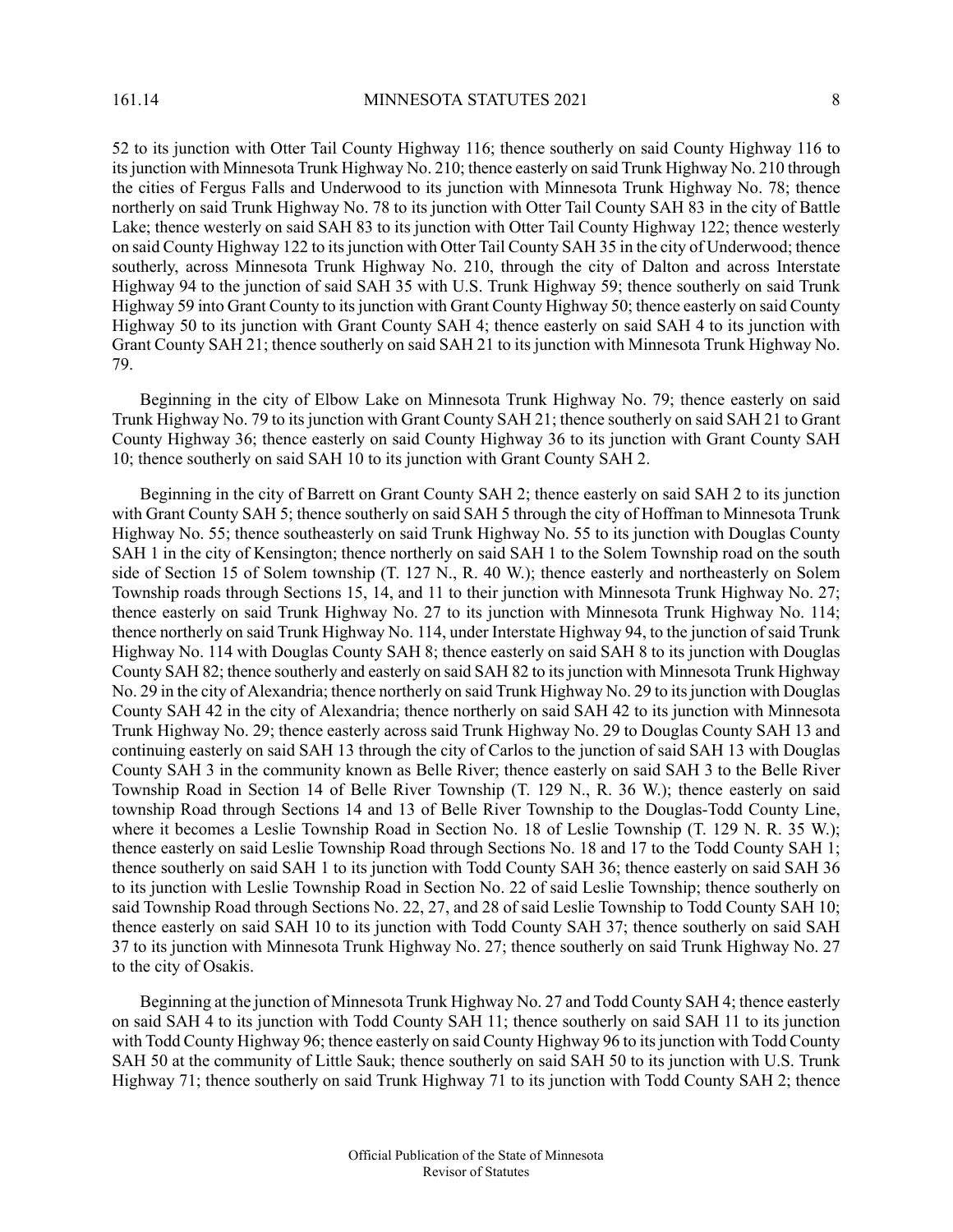easterly on said SAH 2 to its junctions with Todd County SAH 15; thence southerly on said SAH 15 to the Todd-Stearns County line and its junction with Stearns County SAH 24; thence southerly on said SAH 24 to Minnesota Trunk Highway No. 28; thence southwesterly on said Trunk Highway No. 28 to its junction with U.S. Trunk Highway 71; thence southerly on said Trunk Highway 71 through the city of Sauk Centre to its junction with the Interstate Highway 94 and there terminating.

(b) The respective road authorities, of the highways over which the route described in this subdivision is located, may erect and maintain the "Viking Trail" emblem on the highways under their jurisdiction to adequately mark the route as the "Viking Trail." The commissioner of transportation shall approve an emblem which shall consist of the lettering "Viking Trail" with the bow section of a Viking ship on a body of water; the colors being blue on white.

Subd. 20. **Veterans Memorial Bridge.** The bridge over the Minnesota River between the cities of Mankato and North Mankato, being a part of Legislative Route No. 256, is named and designated the "Veterans Memorial Bridge." Plaques or signs memorializing this bridge must be furnished by other than the Minnesota Department of Transportation and approved by the commissioner.

Subd. 21. **George Mann Memorial Highway.** Thatsegment of marked Trunk Highway 60 from Mankato to Brewster is named and designated the "George Mann Memorial Highway." The commissioner shall adopt a suitable marking design to mark this highway and shall erect the appropriate signs.

Subd. 22. **Olof Hanson Drive.** Legislative Route No. 299, as described in section 161.115, is named and designated "Olof Hanson Drive." The commissioner shall adopt a suitable marking design to mark this highway and shall erect the appropriate signs.

Subd. 23. **American Veterans Memorial Highway.** Trunk Highway No. 391, described in section 161.12 and marked as Interstate Highway I-90, is named and designated as the "American Veterans Memorial" Highway." The commissioner of transportation shall adopt a suitable marking design to mark this highway and shall erect appropriate signs.

Subd. 24. **Moberg Trail.** That portion of Constitutional Route No. 46, known as U.S. Route No. 8, that is located within Chisago County is named and designated "Moberg Trail." The commissioner shall adopt a suitable marking design to mark this highway and shall erect the appropriate signs.

Subd. 25. **Paul Bunyan Expressway.** That portion of Trunk Highway marked 2 from its intersection with Trunk Highway marked 371 in Cass Lake to Bemidji, is named and designated the "Paul Bunyan Expressway." The commissioner shall adopt a suitable marking design to mark this highway and shall erect the appropriate signs.

Subd. 26. **Disabled American Veterans Highway and Rest Area.** That portion of Constitutional Route No. 3, known as Trunk Highway 61, from the easterly limits of the city of St. Paul to the boundary line between the states of Minnesota and Wisconsin is designated the "Disabled American Veterans Highway." The roadside rest area on Trunk Highway 61 at Lake City is designated the Disabled American Veterans rest area. The commissioner of transportation shall adopt a suitable marking design to mark this highway and rest area and shall erect the appropriate signs.

Subd. 27. **B. E. Grottum Memorial Highway.** That segment of Constitutional Route No. 4 from its intersection with marked County State-Aid Highway 34 in Jackson County to its intersection with North Highway in the city of Jackson, is designated the "B. E. Grottum Memorial Highway." The commissioner of transportation shall adopt a suitable marking design to mark this highway and shall erect appropriate signs.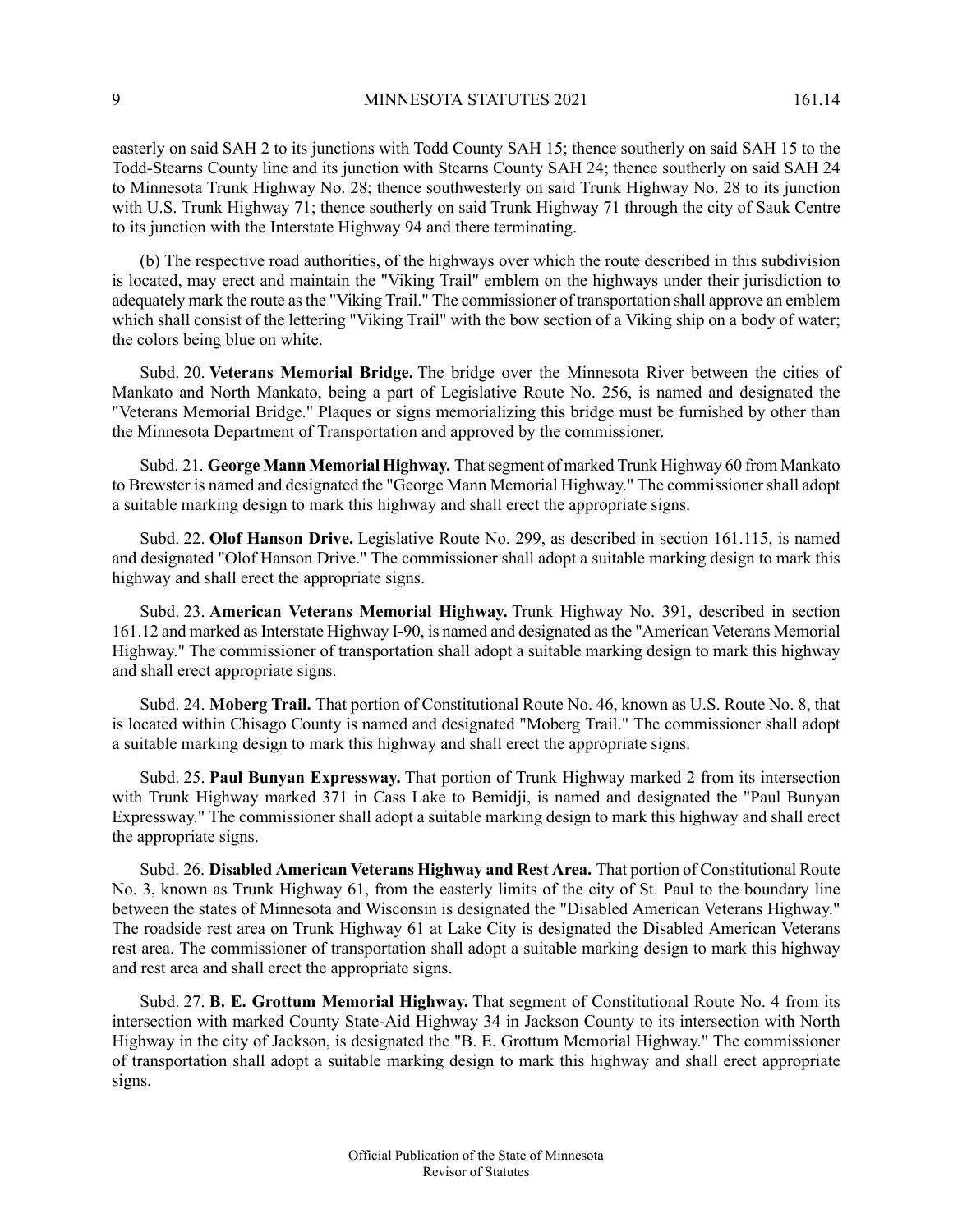161.14 **MINNESOTA STATUTES 2021** 10

Subd. 28. **Wally Nelson Highway.** Legislative Route No. 330, as described in section 161.115, is named and designated "Wally Nelson Highway." The commissioner shall adopt a suitable marking design to mark this highway and shall erect appropriate signs.

Subd. 29. **Laura Ingalls Wilder Historic Highway.** Marked Trunk Highway 14, from its intersection with the Minnesota-South Dakota border easterly to its intersection with Olmsted County Road 22 and then southerly and easterly along that county road to its intersection with marked Trunk Highway 14 and then easterly to its intersection with marked U.S. Highway 63 in or near Rochester and then northerly and southerly along marked U.S. Highway 63, as follows:

(1) northerly along marked U.S. Highway 63 to its intersection with marked U.S. Highway 61 in or near Lake City and then southeasterly along U.S. Highway 61 to its intersection with marked Trunk Highway 60 in or near the city of Wabasha and then northeasterly along marked Trunk Highway 60 to its intersection with the Minnesota-Wisconsin border; and

(2) southerly along marked U.S. Highway 63 to its intersection with marked Trunk Highway 16 and then easterly along marked Trunk Highway 16 to its intersection with marked U.S. Highway 52 in or near the city of Preston and then southerly and easterly along marked U.S. Highway 52 to the Minnesota-Iowa border,

is designated the "Laura Ingalls Wilder Historic Highway."

Pursuant to section 161.139, the commissioner of transportation shall adopt a suitable marking design to mark this highway and shall erect appropriate signs. The people of the communities, having resolved to support and financially back the marking of these routes, shall reimburse the department for costs incurred in marking and memorializing this highway.

Subd. 30. **Minnesota Veterans Memorial Highway.** Trunk Highway marked 212 is designated the "Minnesota Veterans Memorial Highway." The commissioner of transportation shall adopt a suitable marking design to mark this highway and shall erect the appropriate signs.

Subd. 31. **Bridge of Hope.** The bridge over the Mississippi River at or near St. Cloud, Minnesota, being a part of Trunk Highway marked 15, is named and designated the "Bridge of Hope." The commissioner shall adopt a suitable marking design to mark the bridge and shall provide and erect the appropriate signs or plaques. The people of the community, having resolved to support and financially back the marking of this bridge, shall reimburse the department for costs incurred in marking and memorializing this bridge.

Subd. 32. **Betty Adkins Bridge.** The bridge over the Mississippi River in or near the city of Elk River connecting Trunk Highway marked 101 in Wright County with Trunk Highway marked 169 in Sherburne County is named and designated "Betty Adkins Bridge." The commissioner of transportation shall furnish and erect plaques or signs to mark and memorialize this bridge. The people of the community, having resolved to support and financially back the marking of this bridge, shall reimburse the department for costs incurred in marking and memorializing this bridge.

Subd. 33. **POW/MIA Memorial Highway.** Trunk Highway marked 169 from its intersection with Trunk Highway marked 10 in or near the city of Elk River to its intersection with State Highway marked 18 in or near the city of Garrison and State Highway marked 18 from its intersection with Trunk Highway marked 169 in or near Garrison to its intersection with Trunk Highway marked 371 in or near the city of Brainerd is designated the "POW/MIA Memorial Highway." The commissioner of transportation shall adopt a suitable marking design to mark this highway and shall erect the appropriate signs. The people of the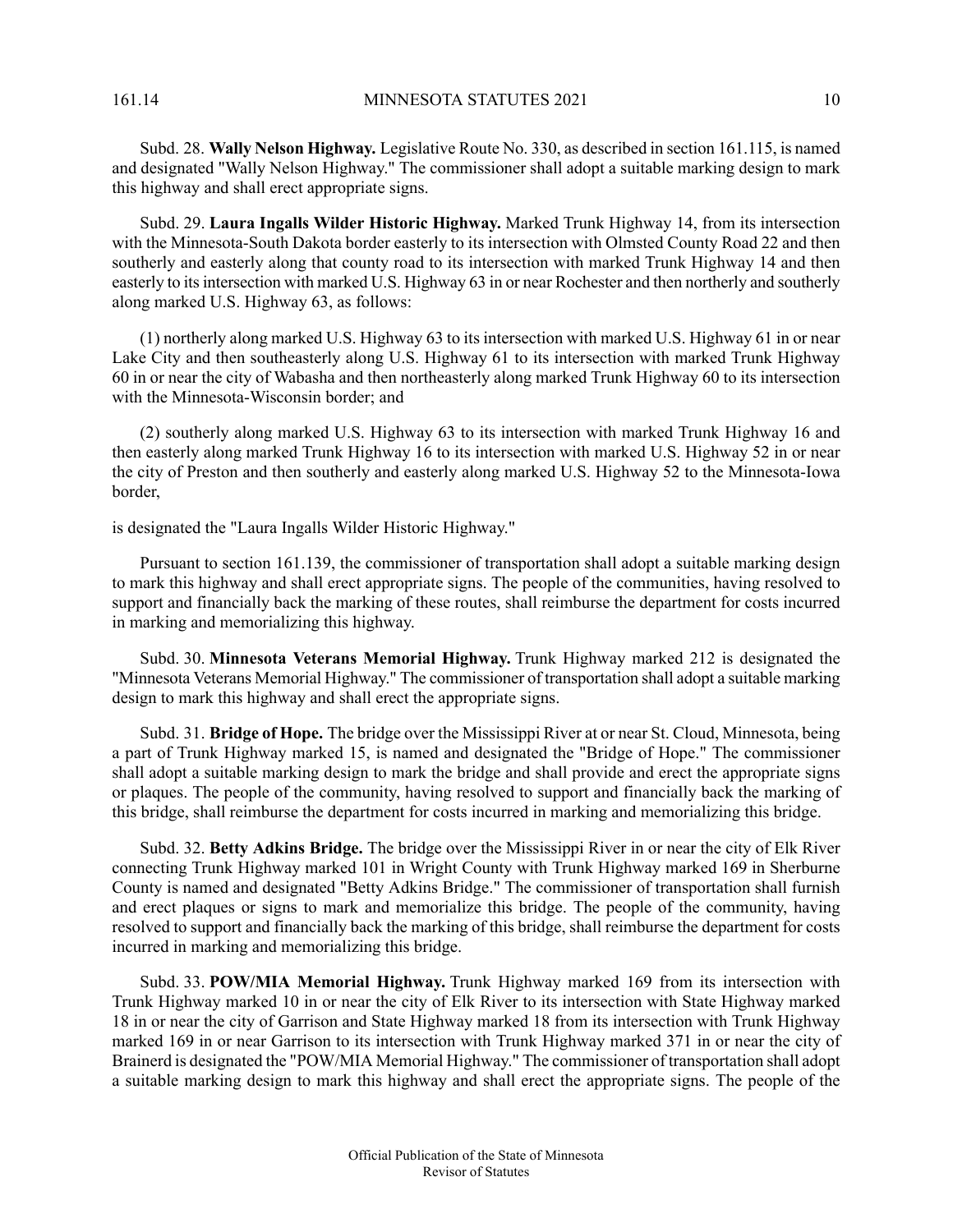11 MINNESOTA STATUTES 2021 161.14

community, having resolved to support and financially back the marking of this highway, shall reimburse the department for costs incurred in marking and memorializing this highway.

Subd. 34. **Veterans Memorial Highway.** Legislative Route No. 131, marked as Trunk Highway 115, is designated the "Veterans Memorial Highway." The commissioner of transportation shall adopt a suitable marking design to mark this highway and shall erect the appropriate signs. The people of the community, having resolved to support and financially back the marking of this highway, shall reimburse the department for costs incurred in marking and memorializing this highway.

Subd. 35. **Amish Buggy Byway.** Marked Trunk Highway 52, from its intersection with marked Trunk Highway 44 near the city of Prosper to its intersection with marked Trunk Highway 16 east of the city of Preston, is designated the "Amish Buggy Byway." The commissioner of transportation shall adopt a suitable marking design to mark this highway and shall erect the appropriate signs. The people of the community, having resolved to support and financially back the marking of this highway, shall reimburse the department for costs incurred in marking and memorializing this highway.

Subd. 36. **Czech Heritage Highway.** That portion of Trunk Highway marked 13 between the city of New Prague and the city of Montgomery is designated the "Czech Heritage Highway" or another name reflecting the area's Czech heritage that is agreed on by the city councils of New Prague and Montgomery. The commissioner of transportation shall adopt a suitable marking design to mark this highway and shall erect the appropriate signs. The people of the community, having resolved to support and financially back the marking of this highway, shall reimburse the department for costs incurred in marking and memorializing this highway.

Subd. 37. **Victory Drive.** Marked Trunk Highway 22, from itsintersection with marked Trunk Highways 14 and 60 in the city of Mankato to its intersection with marked Trunk Highway 30 in the city of Mapleton, is designated "Victory Drive." The commissioner of transportation shall adopt a suitable design for marking this highway and shall erect appropriate signs at locations the commissioner determines. The people of the community, having resolved to support and financially back the marking of this highway, shall reimburse the department for costs incurred in marking and memorializing this highway.

Subd. 38. **Veterans Memorial Highway.** Marked Trunk Highway 15, from itsintersection with marked Trunk Highway 60 to its intersection with the Iowa border, is designated "Veterans Memorial Highway." The commissioner of transportation shall adopt a suitable design for marking this highway and shall erect appropriate signs at locations the commissioner determines. The people of the community, having resolved to support and financially back the marking of this highway, shall reimburse the department for costs incurred in marking and memorializing this highway.

Subd. 39. **Dale Wayrynen Memorial Highway.** That segment of marked Trunk Highway 210 located within Aitkin County is designated "Dale Wayrynen Memorial Highway." The commissioner of transportation shall erect appropriate signs after adopting a marking design for the signs, which suitably commemorates Dale Wayrynen, posthumous recipient of the Congressional Medal of Honor, for heroism displayed during the Vietnam War. The people of the community, having resolved to support and financially back the marking of this highway, shall reimburse the department for costs incurred in marking and memorializing this highway.

Subd. 40. **Augie Mueller Memorial Highway.** Marked Trunk Highway 5 from its intersection with Highway 101 in or near Chanhassen southwesterly to its intersection with marked Trunk Highway 19 in or near Gaylord is designated "Augie Mueller Memorial Highway." The commissioner of transportation shall adopt a suitable marking design to mark this highway and erect appropriate signs. The people of the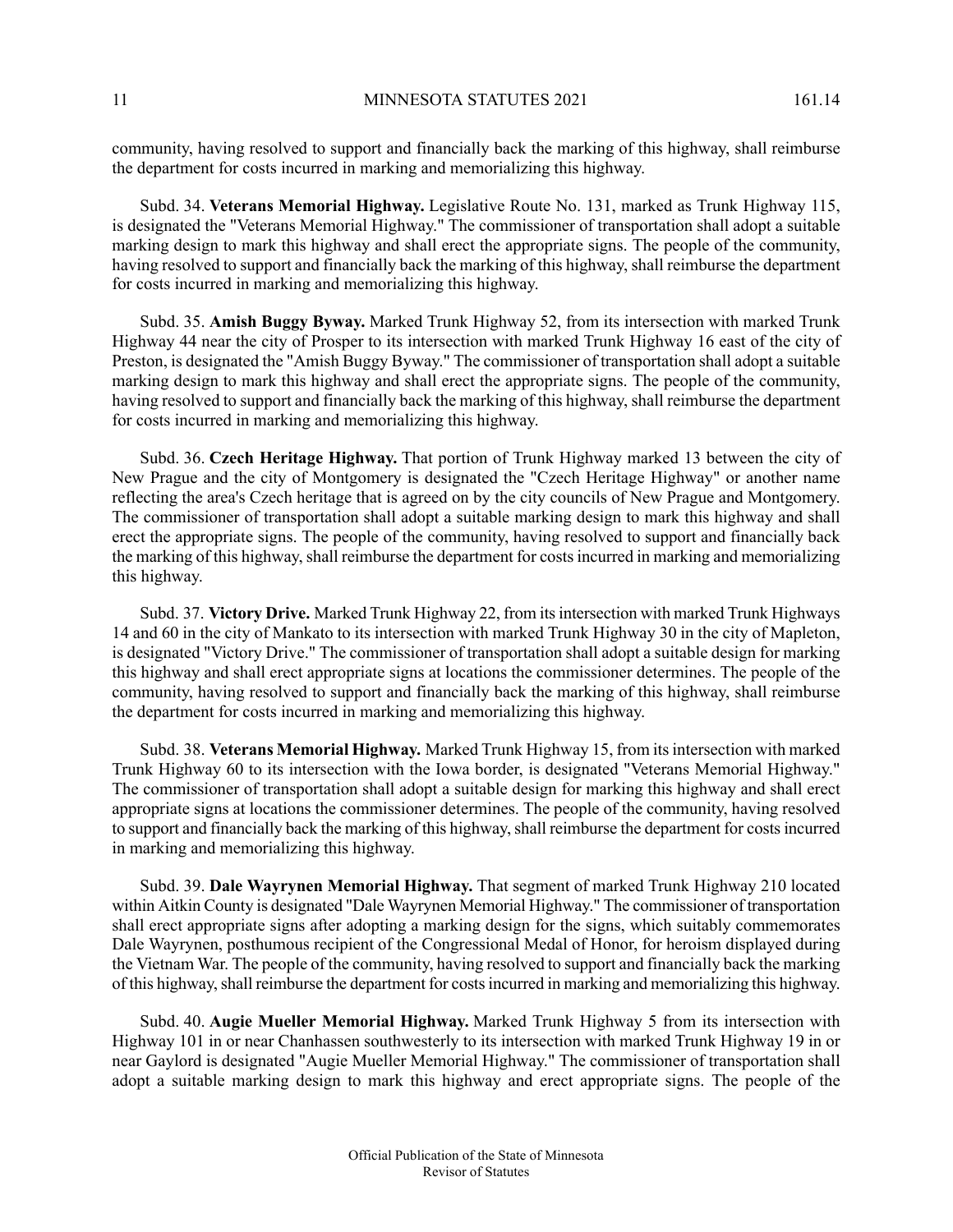community, having resolved to support and financially back the marking of this highway, shall reimburse the department for costs incurred in marking and memorializing this highway.

Subd. 41. **Don Rickers Memorial Highway.** Thatsegment of marked Trunk Highway 60 from Brewster to Worthington is designated "Don Rickers Memorial Highway." The commissioner of transportation shall adopt a suitable design for marking this highway and shall erect appropriate signs at locations determined by the commissioner. The people of the community, having resolved to support and financially back the marking of this highway, shall reimburse the department for costs incurred in marking and memorializing this highway.

Subd. 42. **Ruby L. Hughes Boulevard.** The north frontage road just off Olson Memorial Highway, from its intersection with Logan Avenue North and Morgan Avenue North in the city of Minneapolis, is designated "Ruby L. Hughes Boulevard" subject to section 161.139. The commissioner of transportation shall adopt a suitable marking design to mark this road and erect appropriate signs. The people of the community, having resolved to support and financially back the marking of this road, shall reimburse the department for costs incurred in marking and memorializing this road.

Subd. 43. **State Trooper Timothy J. Bowe Memorial Highway.** Marked Trunk Highway 95, from its intersection with marked Trunk Highway 65 in Cambridge to itsintersection with marked Interstate Highway 35 near North Branch, is named and designated "State Trooper Timothy J. Bowe Memorial Highway." The commissioner of transportation shall adopt a suitable marking design to mark this highway and shall erect the appropriate signs, subject to section 161.139.

Subd. 44. **Otter Tail Veterans Memorial Drive.** That portion of marked Trunk Highway 59 from its intersection with Otter Tail County Highway 3 to its intersection with Otter Tail County Highway 4, is designated "Otter Tail Veterans Memorial Drive." The commissioner shall adopt a suitable marking design to mark this highway and erect appropriate signs, subject to the provisions of section 161.139.

Subd. 45. **C. Elmer Anderson Memorial Highway.** (a) That portion of marked Trunk Highway 371 from its intersection with Design Drive in Baxter to the unincorporated community of Barrows, known as the Brainerd bypass, is named and designated the "C. Elmer Anderson Memorial Highway." Subject to the provisions of section 161.139, the commissioner shall adopt a suitable marking design to mark this highway and shall erect the appropriate signs.

(b) No advertising device as defined in section 173.02, subdivision 16, other than advertising devices described in section 173.08, subdivision 1, clauses (1) to (7), (9), and (10), may be erected or maintained in the area adjacent to the right-of-way of the C. Elmer Anderson Memorial Highway. The commissioner may remove any advertising device erected or maintained in violation of this paragraph.

Subd. 46. **34th Infantry (Red Bull) Division Highway.** Trunk Highway 390, described in section 161.12 and marked as Interstate Highway I-35, is named and designated as the "34th Infantry (Red Bull) Division Highway." Subject to the provisions of section 161.139, the commissioner of transportation shall adopt a suitable marking design to mark this highway and shall erect appropriate signs.

Subd. 47. **Richard J. Mathiowetz Memorial Highway.** Marked Trunk Highway 4, from the north city limits of Sleepy Eye to its intersection with marked Trunk Highway 60 in St. James, is designated the "Richard J. Mathiowetz Memorial Highway." The commissioner shall adopt a suitable marking design to mark this highway and erect appropriate signs, subject to section 161.139.

Subd. 48. **Old St. Anne's Pass.** The bridge located on marked Trunk Highway 55 over the Soo Line Railroad right-of-way in Maine Prairie township in Stearns County is named and designated "Old St. Anne's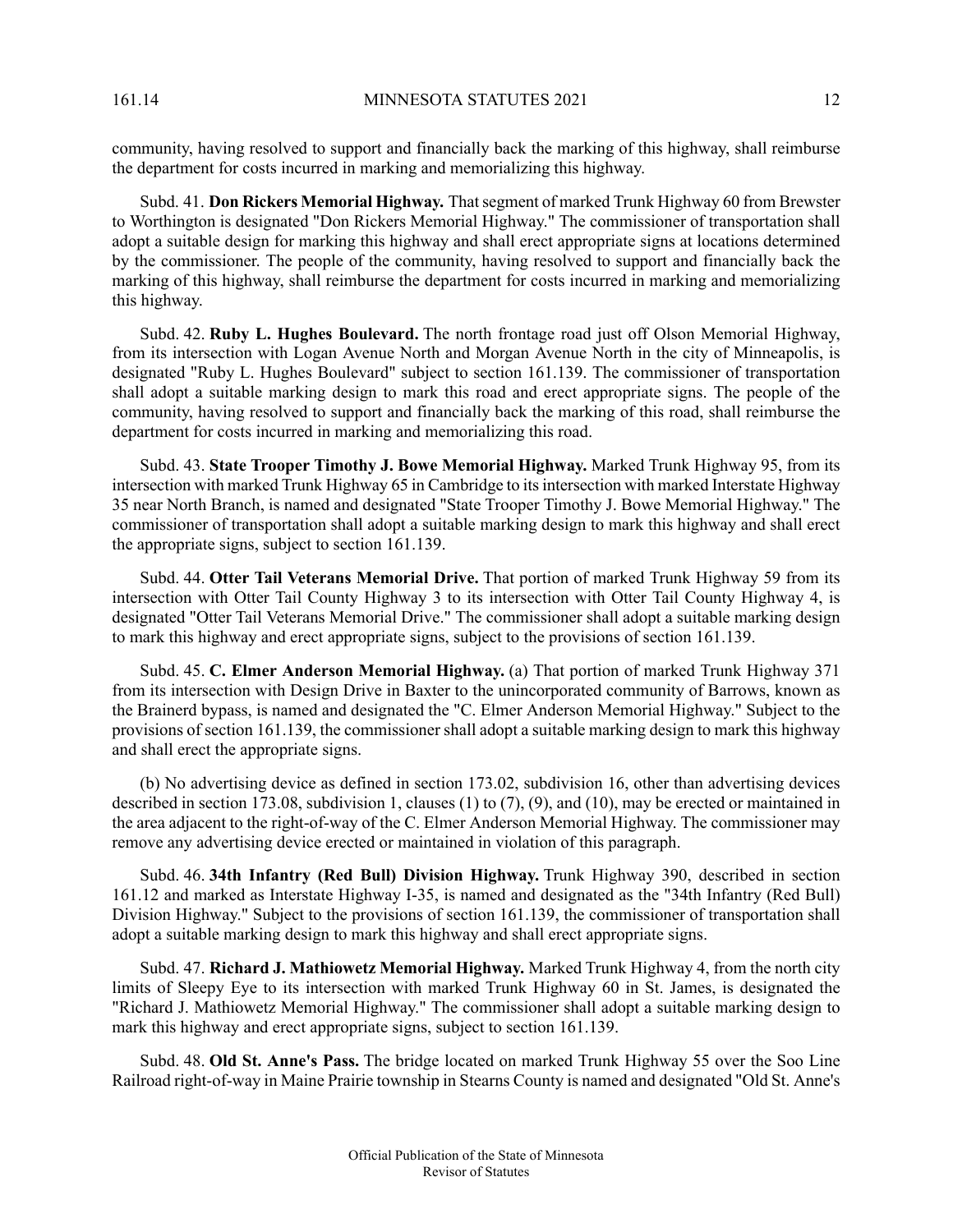Pass." The commissioner shall adopt a suitable marking design to mark this bridge and erect appropriate signs, subject to section 161.139.

Subd. 49. **State Trooper Theodore "Ted" Foss Memorial Highway.** Marked Interstate Highway 90, from its intersection with marked Trunk Highway 74 in Winona County to the Wisconsin border, is named and designated "State Trooper Theodore "Ted" Foss Memorial Highway." The commissioner of transportation shall adopt a suitable marking design to mark this highway and shall erect the appropriate signs, subject to section 161.139.

Subd. 50. **King of Trails.** (a) The following described route, signed as Trunk Highway 75 on July 1, 2001, is designated the "King of Trails": Constitutional Route No. 6 from its intersection with the Minnesota-Canada border southerly to its intersection with Legislative Route No. 175 at or near the city of Crookston, then Legislative Route No. 175 southwesterly and southerly to itsintersection with Constitutional Route No. 6 between the cities of Halstad and Hendrum, then Constitutional Route No. 6 southerly to its intersection with the Minnesota-Iowa border.

(b) The commissioner shall adopt a suitable marking design to mark the highway and erect appropriate signs, subject to section 161.139.

Subd. 51. **Bradley Waage "Brainerd Brad" Memorial Bridge.** The bridge that is part of marked Trunk Highway 6 where it crosses over the narrows of Lake Roosevelt in or near the town of Outing in Cass County is named and designated "Bradley Waage Memorial Bridge." The commissioner of transportation shall adopt a suitable marking design that includes the words "Bradley Waage Memorial Bridge" and/or "aka 'Brainerd Brad'" to mark this bridge and shall erect the appropriate signs, subject to section 161.139.

Subd. 52. **Veterans Memorial Bridge.** The interstate bridge on marked Trunk Highway 10 connecting the city of Moorhead with the city of Fargo, North Dakota, is named and designated as the "Veterans Memorial Bridge." The commissioner of transportation shall adopt a suitable marking design to mark this bridge and erect appropriate signs, subject to section 161.139.

Subd. 53. **Purple Heart Memorial Highway.** (a) Except for that portion designated under subdivision 45, the route signed as Trunk Highway 371 on July 15, 2005, from its intersection with U. S. Highway 10 near the city of Little Falls to its intersection with U. S. Highway 2 in the city of Cass Lake, is named and designated the "Purple Heart Memorial Highway."

(b) Subject to the provisions of section 161.139, the commissioner shall adopt a suitable marking design to mark the highway and shall erect the appropriate signs.

Subd. 54. **Biauswah Bridge.** The bridge over the St. Louis River that is part of Legislative Route No. 185, marked as Trunk Highway 23 on July 15, 2005, is named and designated "Biauswah Bridge In Honor of Native American Veterans." After consulting with the Fond du Lac Band of Lake Superior Chippewa, the commissioner of transportation shall adopt a suitable marking design to memorialize this bridge and shall erect the appropriate signs, subject to section 161.139.

Subd. 55. **POW/MIA Memorial Highway.** Anoka County SAH/County Road 7, from its intersection with Grant Street in the city of Anoka, to its intersection with Anoka County SAH 24 in the city of St. Francis, is designated the "POW/MIA Memorial Highway."

Subd. 56. **Shawn Silvera Memorial Highway.** (a) Marked Interstate Highway 35 from its intersection with Broadway Street in Forest Lake to the point where the highway divides into marked Interstate Highways 35E and 35W, and marked Interstate Highway 35W from the point where it divides from marked Interstate Highway 35E to Lake Drive in Lino Lakes, are designated as the "Shawn Silvera Memorial Highway."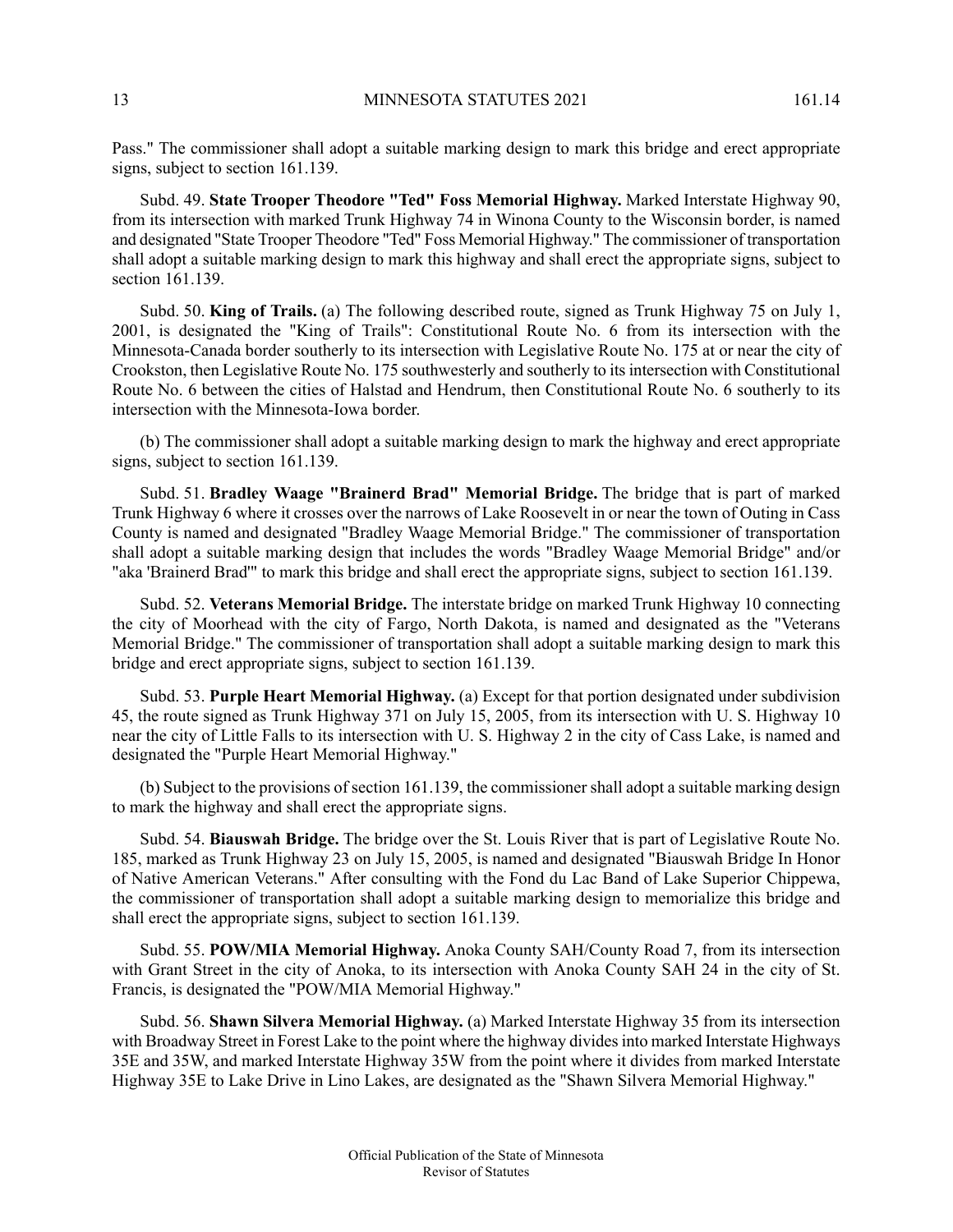161.14 **MINNESOTA STATUTES 2021** 14

(b) The commissioner of transportation shall adopt a suitable marking design to memorialize this highway, in consultation with and approval by the Shawn Silvera Foundation, that conformsto the Manual on Uniform Traffic Control Devices adopted by the commissioner of transportation pursuant to section 169.06, except for the following requirements:

(1) be a height of at least 60 inches, and a width of at least 48 inches; and

(2) have a background color of blue, and have white lettering.

(c) The commissioner of transportation shall erect suitable signs as close as practicable to the following locations, subject to section 161.139:

(1) one sign on southbound marked Interstate Highway 35 at its intersection with Washington County Highway 2;

(2) one sign on northbound marked Interstate Highway 35W within 300 feet of the location at which Officer Silvera was killed in the line of duty on September 6, 2005;

(3) one sign on northbound marked Interstate Highway 35 between the point where it dividesinto marked Interstate Highways 35E and 35W and marked Trunk Highway 97; and

(4) one sign on southbound marked Interstate Highway 35 south of its intersection with marked Trunk Highway 97.

Subd. 57. **Purple Heart Trail.** Statutory Route No. 392, described in section 161.12 and marked on July 1, 2008, as Interstate Highway 94, is designated in its entirety within Minnesota as the "Purple Heart Trail." Subject to section 161.139, the commissioner shall adopt a suitable marking design to mark this highway and erect appropriate signs at each safety rest area located on the highway.

Subd. 58. **Dallas Sams Memorial Highway.** That portion of Legislative Route No. 2, signed as Trunk Highway 210 on July 1, 2008, from the city of Motley to the city of Staples, is designated as the "Dallas Sams Memorial Highway." The commissioner of transportation shall adopt a suitable design to mark this highway and erect appropriate signs, subject to section 161.139.

Subd. 59. **Walter F. Mondale Drive.** Trunk Highway marked 53 from its intersection with Superior Street to its intersection with Central Entrance in the city of Duluth, as signed on July 1, 2008, is designated "Walter F. Mondale Drive." Subject to section 161.139, the commissioner of transportation shall adopt a suitable marking design to mark this highway and erect appropriate signs.

Subd. 60. **Jim Oberstar Causeway.** The causeway over Pokegama Lake on Trunk Highway 169 is designated the "Jim Oberstar Causeway." The commissioner of transportation shall adopt a suitable design to mark this highway and erect appropriate signs, subject to section 161.139.

Subd. 61. **Mayor William "Bill" Sandberg Memorial Bridge.** The bridge over Margaret Street on marked Trunk Highway 36 in North St. Paul is designated the "Mayor William "Bill" Sandberg Memorial Bridge." The commissioner of transportation shall adopt a suitable design to mark this highway and erect appropriate signs, subject to section 161.139.

Subd. 62. **Clearwater County Veterans Memorial Highway.** (a) The following described route is designated the "Clearwater County Veterans Memorial Highway": that portion of Legislative Route No. 168, marked on August 1, 2009, as Trunk Highway 200, from its intersection with Clearwater County State-Aid Highway 39 to its intersection with Legislative Route No. 169, marked on August 1, 2009, as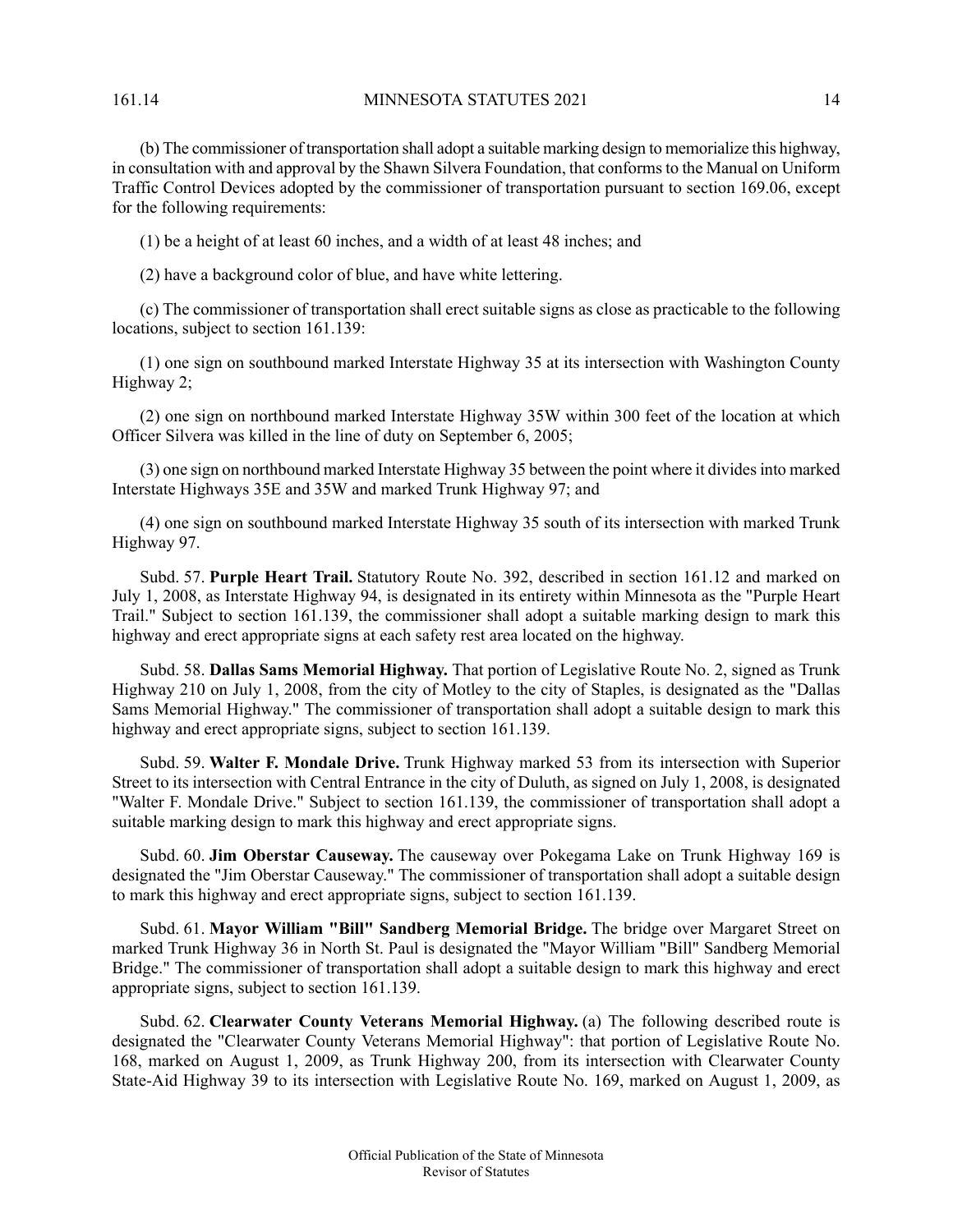Trunk Highway 92; and that portion of Route No. 169 to its intersection with Clearwater County State-Aid Highway 5.

(b) The commissioner shall adopt a suitable marking design to mark this highway and erect appropriate signs, subject to section 161.139.

Subd. 63. **Speaker Irvin N. Anderson Memorial Highway.** That portion of Route No. 11 known as Trunk Highway 53 on August 1, 2009, from the junction of the northern city limits of Virginia to the intersection with marked Trunk Highway 11 in the city of International Falls, is designated the "Speaker Irvin N. Anderson Memorial Highway." The commissioner of transportation shall adopt a suitable design to mark this highway and erect suitable signs, subject to section 161.139.

Subd. 64. **Corporal Johnathan Benson Memorial Highway.** That portion of marked Trunk Highway 95 from the intersection of marked Interstate Highway 35 to the eastern boundary of the city of North Branch is designated as "Corporal Johnathan Benson Memorial Highway." Subject to section 161.139, the commissioner shall adopt a suitable marking design to memorialize the highway and shall erect the appropriate signs.

Subd. 65. **Veterans Memorial Bridge.** The bridge over marked Interstate Highway 35 that is part of marked Trunk Highway 95 is designated as "Veterans Memorial Bridge." Subject to section 161.139, the commissioner shall adopt a suitable marking design to memorialize the bridge and shall erect the appropriate signs.

Subd. 66. **Veterans Memorial Highway.** Trunk Highway marked 200 as of July 1, 2010, from the border with North Dakota to the city of Mahnomen, is designated as the "Veterans Memorial Highway." The commissioner shall adopt a suitable design to mark this highway and erect appropriate signs, subject to section 161.139.

Subd. 67. **Becker County Veterans Memorial Highway.** Marked Trunk Highway 34, from its intersection with Washington Avenue in Detroit Lakes to its intersection with County State-Aid Highway 39; and marked Trunk Highway 87, from its intersection with County State-Aid Highway 33 to its intersection with County State-Aid Highway 39, is named and designated the "Becker County Veterans Memorial Highway." Subject to section 161.139, the commissioner shall adopt a suitable marking design to mark this highway and erect appropriate signs.

Subd. 68. **Granite City Crossing.** The bridge over the Mississippi River on marked Trunk Highway 23 in St. Cloud is designated "Granite City Crossing." The commissioner of transportation shall adopt a suitable design to mark this bridge and erect appropriate signs, subject to section 161.139.

Subd. 69. **Veterans Memorial Highway.** Marked Trunk Highway 59 from the city of Karlstad to the border with Canada is designated as the "Veterans Memorial Highway." The commissioner shall adopt a suitable design to mark this highway and erect appropriate signs, subject to section 161.139.

Subd. 70. **Black and Yellow Trail.** Trunk Highway signed 14 as of August 1, 2012, from the border with South Dakota to the border with Wisconsin, is designated as the "Black and Yellow Trail." The commissioner shall adopt a suitable design to mark this highway and erect appropriate signs, subject to section 161.139.

Subd. 71. **Arianna Celeste Macnamara Memorial Bridge.** The pedestrian bridge over Route No. 7, signed as Trunk Highway 14 on August 1, 2012, located in the city of Rochester west of Route No. 20, signed as U.S. Highway 52 on August 1, 2012, is designated as "Arianna Celeste Macnamara Memorial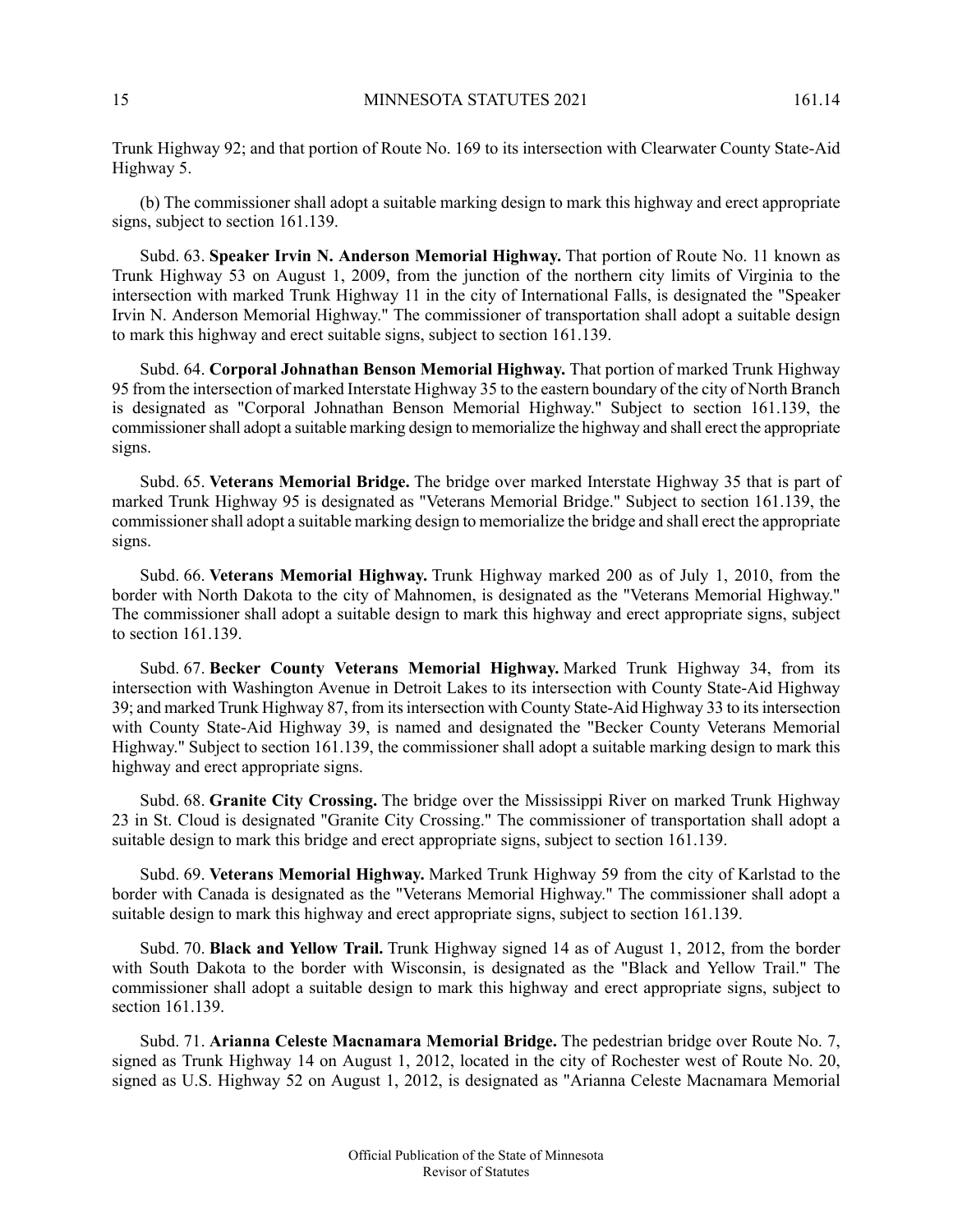Bridge." Subject to section 161.139, the commissioner shall adopt a suitable marking design to memorialize the bridge and shall erect the appropriate signs as close as practicable to the bridge.

Subd. 72. **Deputy John W. Liebenstein Memorial Highway.** (a) That segment of Route No. 390, signed as Interstate Highway 35 on August 1, 2012, and located in Rice County, is designated as "Deputy John W. Liebenstein Memorial Highway." Subject to section 161.139, the commissionershall adopt a suitable marking design to mark this highway and shall erect the appropriate signs as provided in paragraph (b).

(b) The commissioner of transportation shall erect suitable signs on marked Interstate Highway 35 as close as practicable to the following locations:

(1) one sign on the southbound entrance ramp of the interchange with Rice County State-Aid Highway 1; and

(2) one sign on the northbound entrance ramp of the interchange with Rice County State-Aid Highway 1.

Subd. 73. **Officer Tom Decker Memorial Highway.** That segment of marked Trunk Highway 23 from the east border of the township of Wakefield to the west border of the city of Richmond is designated as "Officer Tom Decker Memorial Highway." Subject to section 161.139, the commissioner shall adopt a suitable design to mark this highway and erect appropriate signs.

Subd. 74. **Officer Richard Crittenden, Sr., Memorial Highway.** That segment of marked Trunk Highway 36 located within the city limits of North St. Paul shall be designated as the "Officer Richard Crittenden, Sr., Memorial Highway." Subject to section 161.139, the commissioner shall adopt a suitable design to mark this highway and erect appropriate signs directly adjacent to the marked Trunk Highway 36 roadway, excluding entrance and exit ramps.

Subd. 75. **Nicholas Patrick Spehar Memorial Highway.** That segment of Route No. 46, signed as U.S. Highway 8, on August 1, 2014, from the southwestern border of Chisago City to the eastern border of Center City, is designated as "Nicholas Patrick Spehar Memorial Highway." Subject to section 161.139, the commissioner shall adopt a suitable design to mark this highway and erect appropriate signs.

Subd. 76. **Michael Duane Clickner Memorial Bridge.** The bridge over the Mississippi River on marked Trunk Highway 60 at the city of Wabasha is designated "Michael Duane Clickner Memorial Bridge." The commissioner of transportation shall adopt a suitable design to mark this bridge and erect appropriate signs, subject to section 161.139.

Subd. 77. **Old Cedar Avenue Bridge.** Minnesota state bridge number 3145, the Camelback bridge over the Minnesota River overflowage (referred to as Long Meadow Lake) constructed in 1920, is designated and named the "Old Cedar Avenue Bridge." This designation and name also applies to any renovation or reconstruction of the bridge and must be used in any publicly financed signage that refers to the bridge.

Subd. 78. **Trooper Glen Skalman Memorial Highway.** Thatsegment ofsigned U.S. Highway 61 from the intersection with signed U.S. Highway 8 in Forest Lake to the intersection with 260th Street in Wyoming is designated as "Trooper Glen Skalman Memorial Highway." Subject to section 161.139, the commissioner shall adopt a suitable design to mark this highway and erect appropriate signs in the vicinity of the location where Trooper Skalman died.

Subd. 79. **Sergeant Joseph Bergeron Memorial Highway.** That segment of marked Trunk Highway 36 located within the city limits of Maplewood is designated as "Sergeant Joseph Bergeron Memorial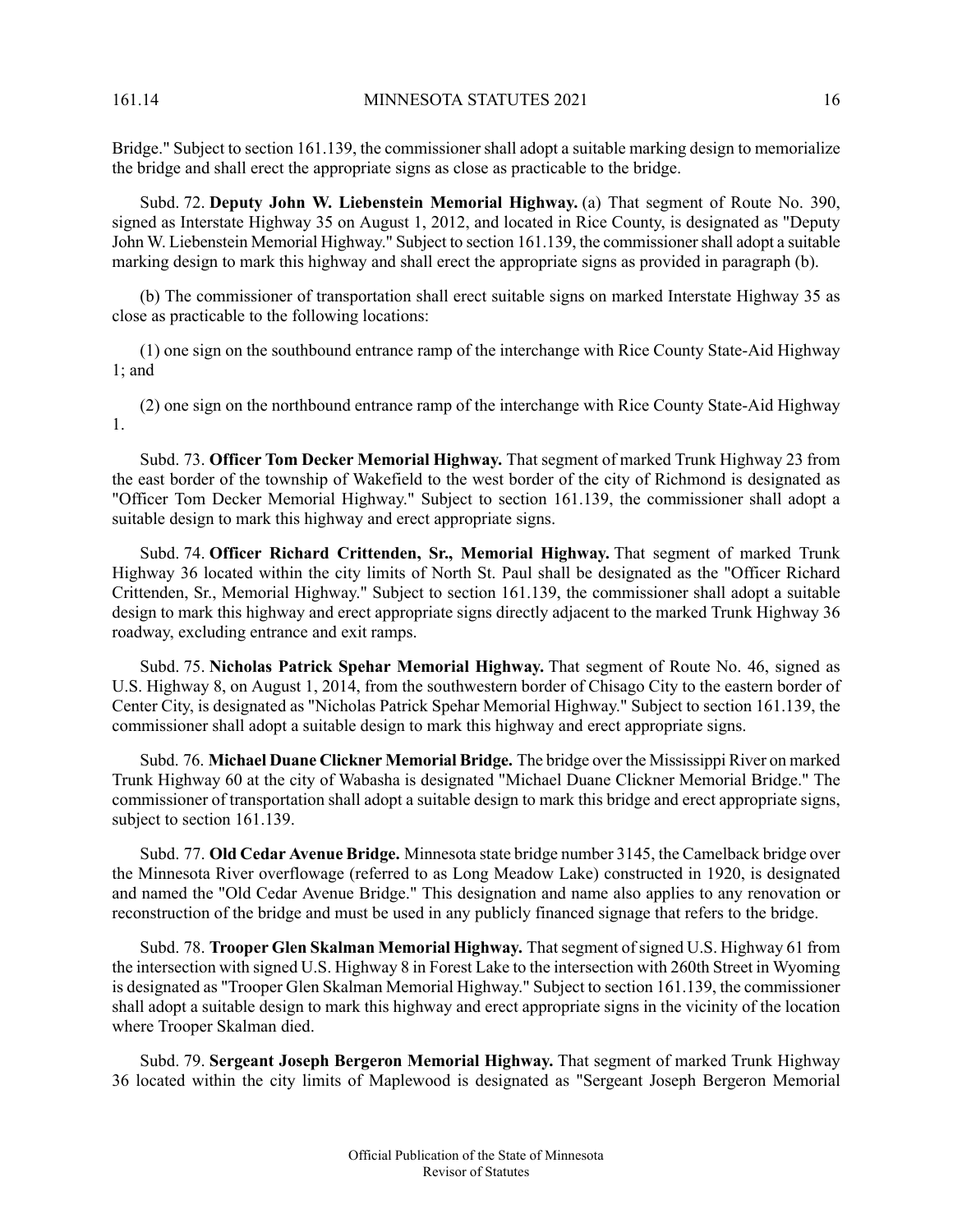Highway." Subject to section 161.139, the commissioner shall adopt a suitable design to mark this highway and erect appropriate signs.

Subd. 80. **Officer Scott Patrick Memorial Highway.** (a) That segment of signed Trunk Highway 149, known as Dodd Road, from the interchange with signed Interstate Highway 494 to the intersection with Smith Avenue in West St. Paul is designated as "Officer Scott Patrick Memorial Highway."

(b) The commissioner shall, in consultation with interested groups, adopt a suitable design to mark this highway that conforms to the Manual on Uniform Traffic Control Devices adopted by the commissioner under section 169.06.

(c) Subject to section 161.139, the commissioner shall erect appropriate signs.

Subd. 81. **Patrol Officer Michael Alan Hogan Memorial Highway.** That segment of marked Trunk Highway 7 located within the county of McLeod is designated as "Patrol Officer Michael Alan Hogan Memorial Highway." Subject to section 161.139, the commissioner shall adopt a suitable design to mark this highway and erect appropriate signs.

Subd. 82. **Staff Sergeant Kevin Witte Memorial Highway.** That segment of marked Trunk Highway 28 located between the city of Beardsley and the city of Graceville is designated as "Staff Sergeant Kevin Witte Memorial Highway." Subject to section 161.139, the commissioner shall adopt a suitable design to mark this highway and erect appropriate signs.

Subd. 83. **Medal of Honor recipient Kenneth L. Olson Highway.** That segment of marked Trunk Highway 23 within the city of Paynesville and the town of Paynesville is designated as "Medal of Honor recipient Kenneth L. Olson Highway." Subject to section 161.139, the commissioner shall adopt a suitable design to mark this highway and erect appropriate signs.

Subd. 84. **Corporal Benjamin S. Kopp Bridge.** The bridge on Dakota County State-Aid Highway 46, known as Brandel Drive within the city of Coates, over marked U.S. Highway 52 is designated as "Corporal Benjamin S. Kopp Bridge." Subject to section 161.139, the commissioner shall adopt a suitable design to mark this highway and erect appropriate signs.

Subd. 85. **Chip A. Imker Memorial Highway.** That segment of marked Trunk Highway 65 from Isanti County State-Aid Highway 19, known as 305th Avenue NE, to the northerly limit of Cambridge Township is designated as "Chip A. Imker Memorial Highway." Subject to section 161.139, the commissioner shall adopt a suitable design to mark this highway and erect appropriate signs.

Subd. 86. **Senator Jim Metzen Memorial Highway.** Thatsegment of marked U.S. Highway 52 located within Dakota County is designated as "Senator Jim Metzen Memorial Highway." Notwithstanding section 161.139, the commissioner shall adopt a suitable design to mark this highway and erect appropriate signs.

Subd. 87. **Officer Bill Mathews Memorial Highway.** Thatsegment of marked U.S. Highway 12 within the city limits of Wayzata is designated as "Officer Bill Mathews Memorial Highway." Subject to section 161.139, the commissioner shall adopt a suitable design to mark this highway and erect appropriate signs.

Subd. 88. **Corrections Officer Joseph Gomm Memorial Highway.** That segment of marked Trunk Highway 95 in West Lakeland Township, Bayport, and Oak Park Heights from the intersection with signed Interstate Highway 94 to the intersection with marked Trunk Highway 36 is designated "Corrections Officer Joseph Gomm Memorial Highway." Subject to section 161.139, the commissioner shall adopt a suitable design to mark this highway and erect appropriate signs.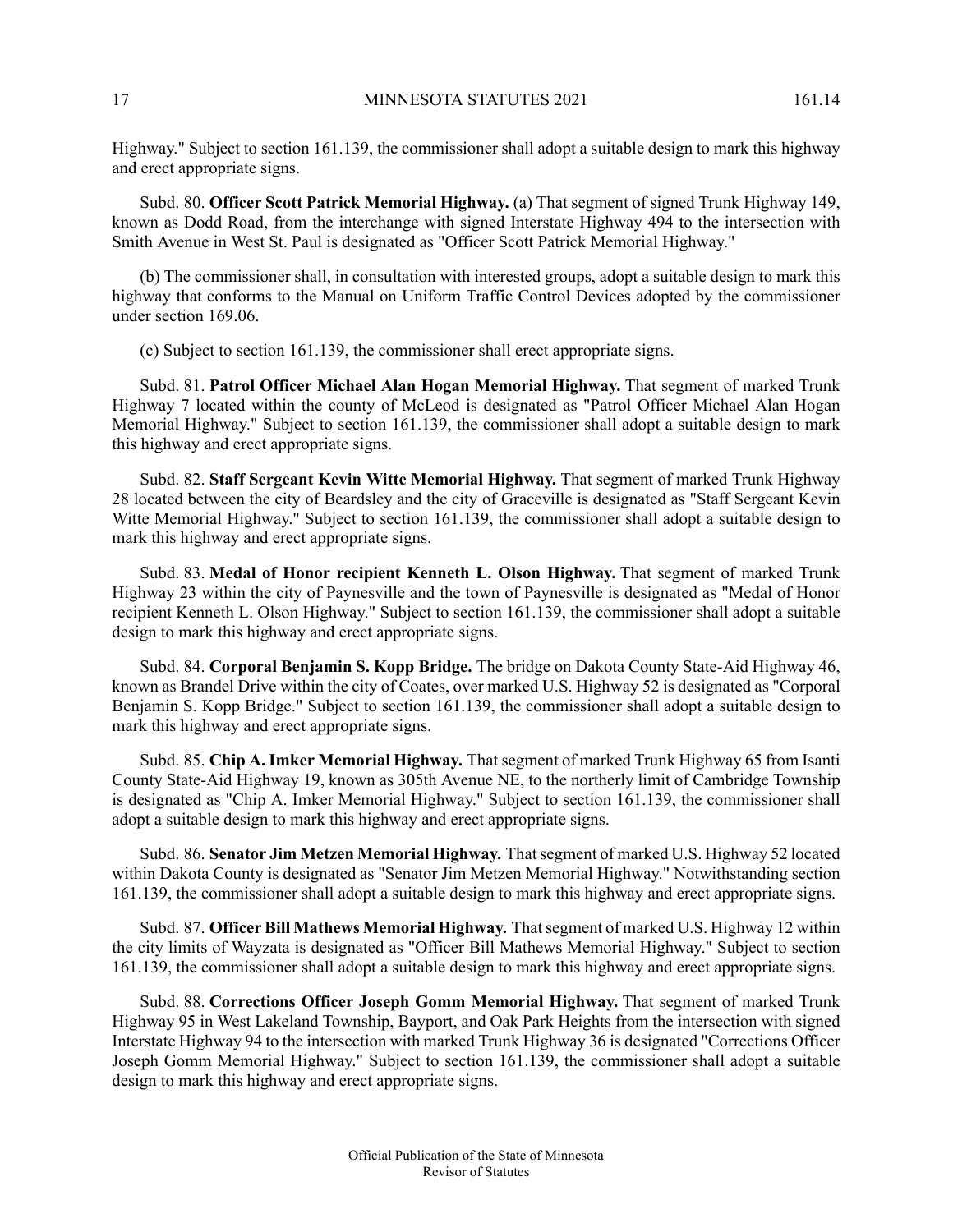Subd. 89. **Captain Jeffrey Vollmer Memorial Highway.** That segment of marked Trunk Highway 25 from marked Trunk Highway 7 to Carver County Road 30 is designated as "Captain Jeffrey Vollmer Memorial Highway." Subject to section 161.139, the commissioner must adopt a suitable design to mark this highway and erect appropriate signs.

## *[See Note.]*

Subd. 90. **Richard J. Ames Memorial Highway.** (a) The following route between the city of Jordan and marked U.S. Highway 61 is designated as the "Richard J. Ames Memorial Highway":

Beginning at a point at the eastern city limits of Jordan; thence extending easterly along marked Trunk Highway 282 to its junction with marked Trunk Highway 13; thence extending northerly along marked Trunk Highway 13 to its junction with Eagle Creek Avenue in the city limits of Prior Lake; thence extending easterly along Eagle Creek Avenue and 185th Street East to its junction with Kenwood Trail and Dakota County State-Aid Highway 50; thence extending easterly and southerly along Kenwood Trail and Dakota County State-Aid Highway 50 to its junction with marked Trunk Highway 3 in the city limits of Farmington; thence extending southerly along marked Trunk Highway 3 to its junction with marked Trunk Highway 50; thence extending easterly along marked Trunk Highway 50 to its terminus at its junction with marked Trunk Highway 20 and marked U.S. Highway 61 near Miesville.

(b) Subject to section 161.139, the commissioner must adopt a suitable design to mark this highway and erect appropriate signs on the trunk highway portions of the route, and the local road authorities must erect appropriate signs on the local roadway portions of the route, with the cost of the signsto be paid by nonpublic sources of funds.

Subd. 91. **Ryane Clark Memorial Highway.** Thatsegment of marked Trunk Highway 23 in Kandiyohi County between New London and Spicer is designated as "Ryane Clark Memorial Highway." Subject to section 161.139, the commissioner must adopt a suitable design to mark this highway and erect appropriate signs.

Subd. 92. **Tom Rukavina Memorial Bridge.** The bridge on marked U.S. Highway 53 over a mining area easterly of 2nd Avenue West in the city of Virginia is designated as "Tom Rukavina Memorial Bridge." Subject to section 161.139, the commissioner must adopt a suitable design to mark this bridge and erect appropriate signs.

Subd. 93. **Kenneth E. Sellon and Eugene B. Schlotfeldt Memorial Highway.** Thatsegment of marked Interstate Highway 94 from Sauk Centre to Alexandria is designated as "Kenneth E. Sellon and Eugene B. Schlotfeldt Memorial Highway." Subject to section 161.139, the commissioner must adopt a suitable design to mark this highway and erect appropriate signs.

Subd. 94. **Specialist Noah Pierce Bridge.** The bridge on marked U.S. Highway 53 over marked Trunk Highway 37 in the city of Eveleth is designated as "Specialist Noah Pierce Bridge." Subject to section 161.139, the commissioner must adopt a suitable design to mark this bridge and erect appropriate signs.

Subd. 95. **State Trooper Ray Krueger Memorial Highway.** That segment of marked Trunk Highway 210 within Cass County is designated as "State Trooper Ray Krueger Memorial Highway." Subject to section 161.139, the commissioner must adopt a suitable design to mark this highway and erect appropriate signs in the vicinity of the location where Trooper Krueger died.

Subd. 96. **Warrant Officer Dennis A. Groth Memorial Bridge.** The bridge on marked U.S. Highway 52 over Dakota County State-Aid Highway 42, known as 145th Street within the city of Rosemount, is